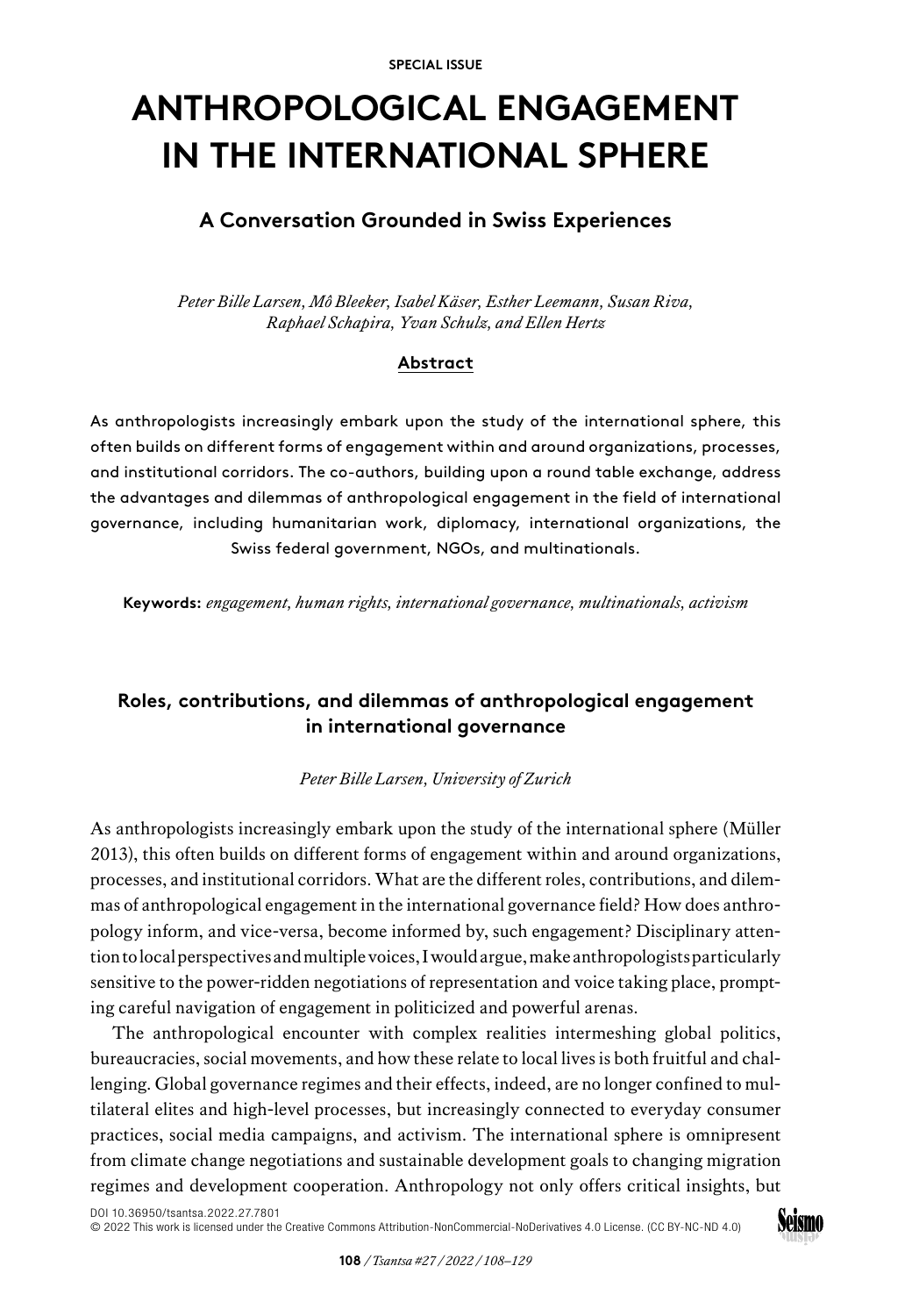also particular opportunities for engagement in such global village conversations. Ranging from awareness raising to advocacy, anthropologists are often acutely sensitive to the decision-making and action panorama offered both for themselves and in collaboration with their interlocutors.

What are the specific knowledge angles, activities, and contributions taken up by or attributed to anthropology in the international sphere? Based on a roundtable discussion, this debate underlines the diversity of anthropological engagements, knowledge production, and dilemmas in the international sphere.<sup>1</sup> As I look back on more than two decades of different forms of anthropological engagement in the NGO and international sphere; personal experiences have ranged from field level engagement building on the symbolic capital of anthropologists around the local, cultural, and "savage slot" (Trouillot 1991) towards employing ethnographic method and anthropological analysis of global policy arenas (Larsen and Buckley 2018; Larsen 2015, 2017). Engagement is understood here as a reflexive process of positioning with societal conversations outside academia rendering explicit and acting upon how knowledge ties into – and challenges – practices. What then are some of the lessons and dilemmas emerging?

First, as demonstrated by all authors, whether as staff members, consultants, experts, or activists, roles and practices of anthropologists are not confined to the position of academic observers simply choosing the international sphere as a subject for reflection. Although engagement is at times seen as an "alternative" leaving behind academia, the testimonies gathered here demonstrate a far more productive encounter. Indeed, it is often the other way around – that of multiple forms of anthropological engagement leading to new forms of ethnographic curiosity and theorization. In the case of Birgit Müller, for example, working with the Food and Agriculture Organization (FAO) led to an ethnographic focus on multi-stakeholder dialogues (Müller 2011), just as part of my own involvement in preparing international guidelines on community participation led to theorization about soft guidelines as an international governance phenomenon (Larsen 2013). Engagement does not hinder solid analysis (or vice-versa). If organizational involvement may translate into academic analysis, much research, however, remains in the grey literature of project reports, internal memos, and policy papers reshaping organizational narratives and practices far more often than informing academia.

Second, if contractual work may be a starting point for certain forms of anthropological access, engagement is rarely limited to the initial job description. Contributions often evolve over time due to methodological sensitivity to diverse organizational realities, contradictory representations, or unexpected questions. It is not that the anthropological roles and contributions are in flux, but rather that there are only few pre-defined anthropological positions

<sup>1</sup> The roundtable organized in March 19, 2021 involved contributions from Tine Stærmose, anthropologist and diplomat with the International Labour Organization, Isabel Käser with the Swiss Federal Department of Foreign Affairs and Mô Bleeker as a Swiss Special Envoy for Dealing with the Past and atrocity Prevention. Raphael Schapira speaks about the "Latin America is Moving Collective", an initiative to build bridges between anthropology and activism, and a Yvan Schultz presenting about a recent book project on multinationals. An additional written contribution was received by Esther Leeman, University of Zürich, and Susan Riva, Carleton.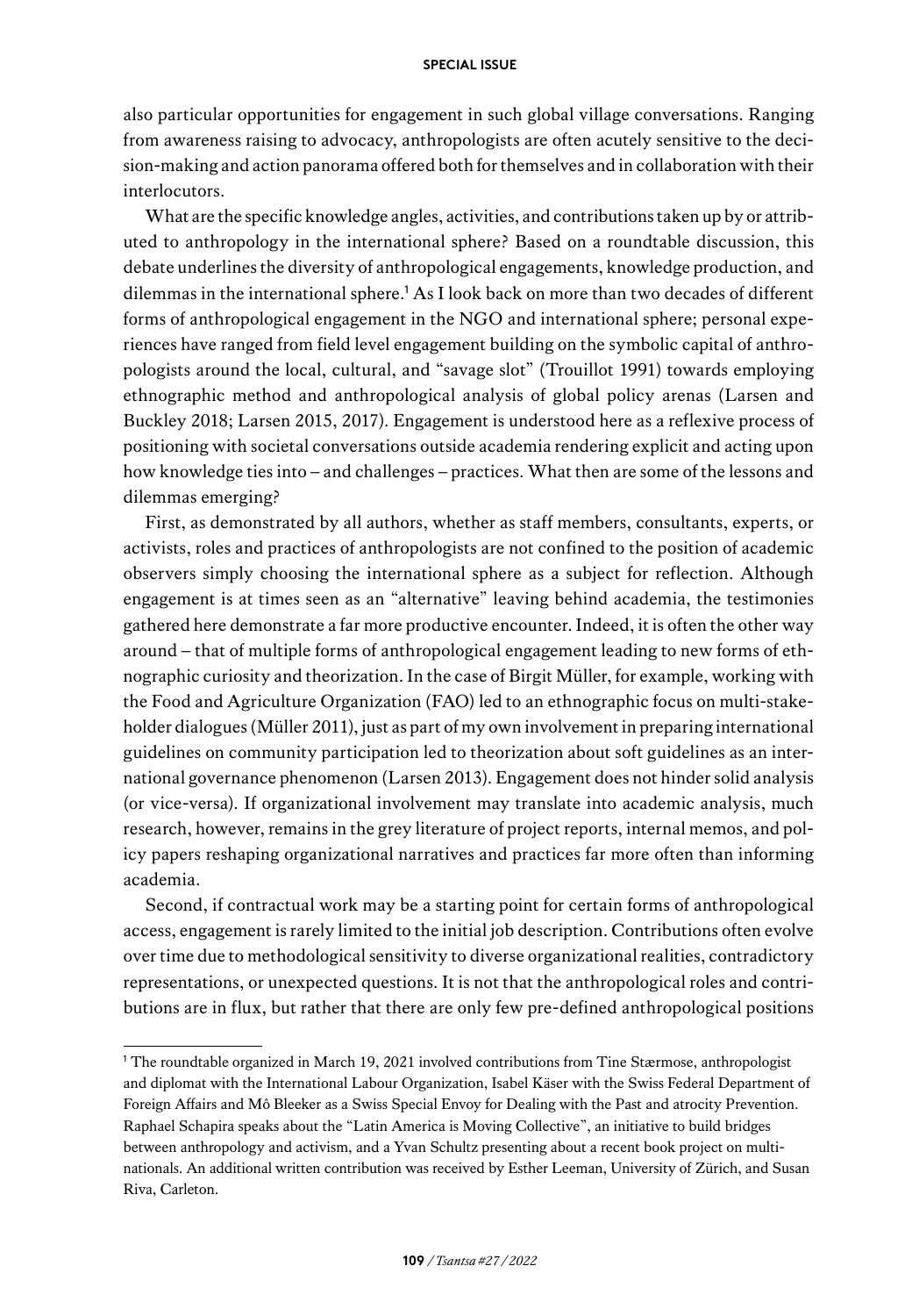in the international sphere. Indeed, due to changing regional, and global dynamics, the international sphere constantly triggers new fields of anthropological engagement and minefields of dilemmas. The following debate reveals how anthropologists engage with global governance in highly diverse areas, but also through multiple positions and epistemological stances. Engagement, from this perspective, is a not pre-given positionality, but rather one of a set of choices in arenas.

Third, several contributions highlight the complexity of navigating highly politicized and powerful arenas from land politics in Cambodia (Leemann), over gender politics and diplomacy in the Middle East (Käser) to the regulation of multinationals in Switzerland (Schulz and Hertz). This includes dealing with the complexity of power-ridden negotiations of voice and representation taking place between civil society, state, and corporate voices. Whether dealing with consensual language – *langue de bois* – of international bureaucrats or social movements, a common dilemma evolves around the friction between the gloss of harmony of multilateral diplomacy (Müller 2013), anthropological counter-narratives, and conflicting representations.

Fourth, anthropological engagement generates multiple forms of knowledge production. Whereas many anthropologists have transferable skills to become directly involved in growing NGO and IO cooperation as project staff, analysts, or even activists, the engagement potential is far more potent. Critical anthropological questions and topics can challenge taken-for-granted assumptions about "doing good". Whether it is about challenging global norms and international policy prescriptions, contradictory NGO realities or the complexity of achieving social justice, anthropological engagement is not merely about informing and applying knowledge, but one of co-creating new ways of rethinking social processes.

Fifth, engagement is often dynamic involving changing modalities of analysis, writing and conversational style over time. Much like the return visits of anthropologists to old fieldsites allowing for thick description and the reinvention of research questions in the face of social change, the intimate involvement with international processes involves dynamic engagement with the villagers of international governance; its traditional leaders and bureaucrats, new migrants and consultants on the block, and diverse ways of being, expanding, and "doing the international".

In the following pages, professionals, trained as anthropologists, share glimpses of their hands-on experience stemming not only from different sectors of international governance (humanitarianism, environmentalism, human rights, education, business engagement, bilateral cooperation, and peacebuilding), but also their multiple positionalities as researchers, organizational staff, advisors, educators, or activists. While an obvious point for some, it is not untrivial to underline the resulting diversity of politics of knowledge, epistemological and practical engagement.

Drawing on experiences with AIDS prevention, memory, and transitional justice, Mô Bleeker stresses the role of rigorous, scientific, responsible, and emancipatory anthropology. Isabel Käser, in turn, mobilizes feminist anthropology to critically inform efforts to promote "Art in Peace Mediation". Esther Leemann, as an advisory board member of a grassroots organization in Cambodia, mobilizes anthropology in work against land-grabbing as well as challenging stereotypes of indigenous peoples in Swiss school classes. Susan Riva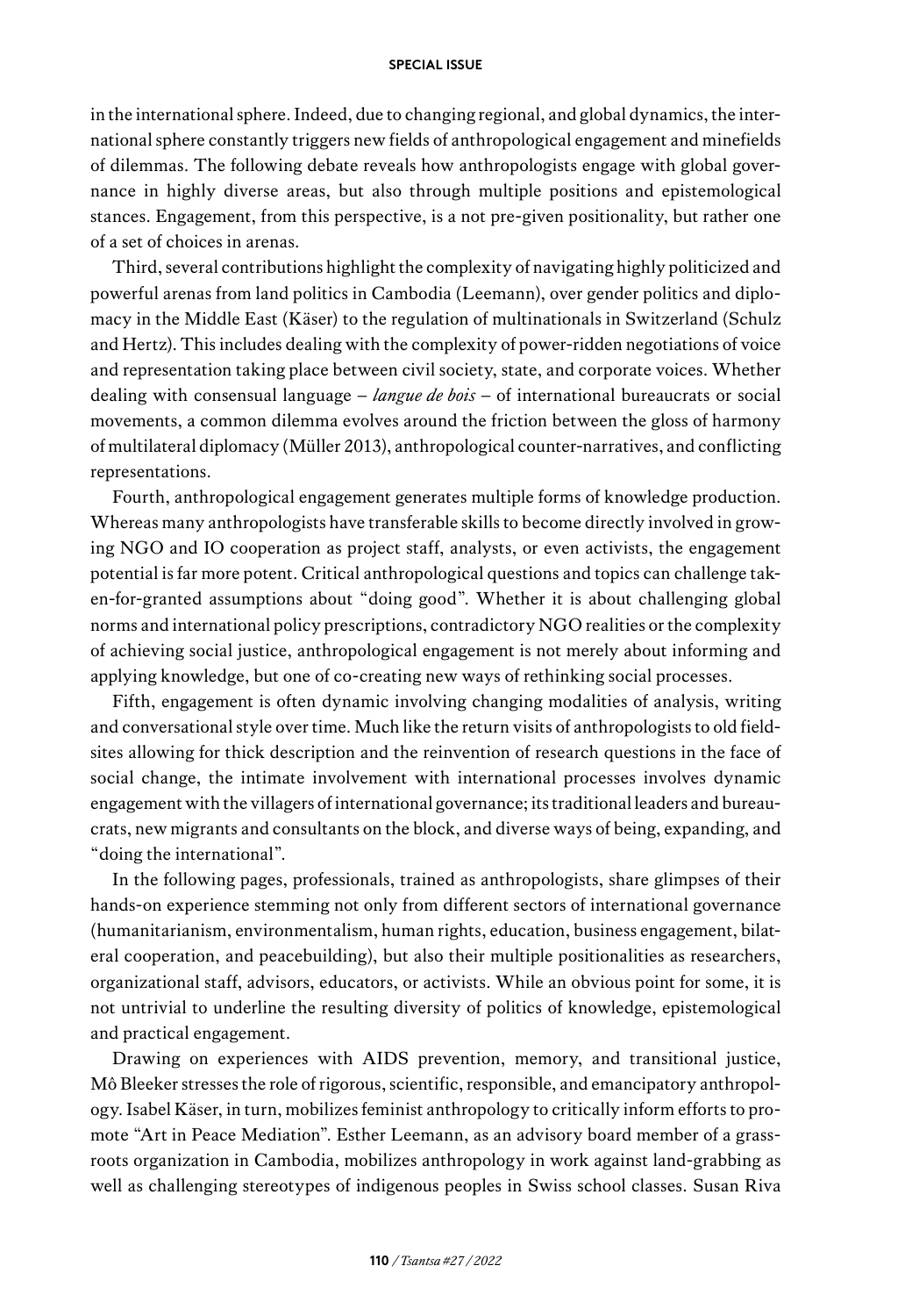weaves together virtual global teaching, anthropology, and capacity building as a field of future forming research and transformational pedagogy. Raphael Schapira, as part of the "Latin America is Moving" collective, seeks to bridge academia and activism through the construction of social alternatives grounded in the work of Latin American social movements. Back in Switzerland, Yvan Schulz and Ellen Hertz unravel the insights of writing as "public intellectuals" in favour of the Swiss Responsible Business Initiative. Outcomes of such engagement are rarely straightforward nor a one-off event, but rather invite long-term conversations and dynamic contributions. The contributions demonstrate not only the fundamental relevance our discipline in understanding global (dis)orders and contributing towards more socially just and ecologically sustainable practices, but also the emergence of new terrains and modalities of engagement.

# **The collapse of certainties: a golden age for engaged anthropology?**

## *Mô Bleeker, University of Fribourg*

As an anthropologist, engaged in societal transformation and the prevention of violent conflicts, the creation of space for horizontal dialogue is central to my work; such kind of dialogues, the least asymmetrical possible, that seek to contribute to a recognition of *the other* in his or her difference and needs, that generates concrete, dialogical responses to existing issues or needs, or – even better – that enables joint cooperation towards solutions.

During the last decades, parallel to the dismantling of the regulatory role of the state, the notion of *obligation of the states,* correspondent with the *rights of the societies,* or in the case of violent conflicts or human rights violations, with the *rights of the victims,* has largely imposed itself as international standards. In this context, today we are witnessing an enormous diversification of actors, needs, and problems that could be solved through non-violent means and that could be settled by creatively mobilizing a combination of rights and duties of states, society and citizens. Dialogue processes nowadays also include non-state actors (armed and civilian), the private sector, international organizations, interested stakeholders, all of them with their different quality of *duty bearers and/or rights holders,* all of them central partners in any dialogue and negotiation process. Hence, making sure that partners are prepared for such dialogues is crucial. In a nutshell, on the one hand, *social subjects as bearer of rights,* citizens, and communities, shall be aware of their rights, their needs, obligations and feel empowered to act as partners, and on the other hand, the *duty bearers, such as state, government, private companies,* shall be aware of their obligation to respect and fulfil such rights and be equally empowered to fulfil them.

Creating conditions for constructive management of diversity happens in many different settings through mediation, facilitation, negotiation, in schools, neighbourhoods, or cities, between religious groups, between government and non-state parties involved in a violent conflict, to name a few. Think about mediating a peace agreement or a cooperation protocols between different legal systems, think of minority groups working with city authorities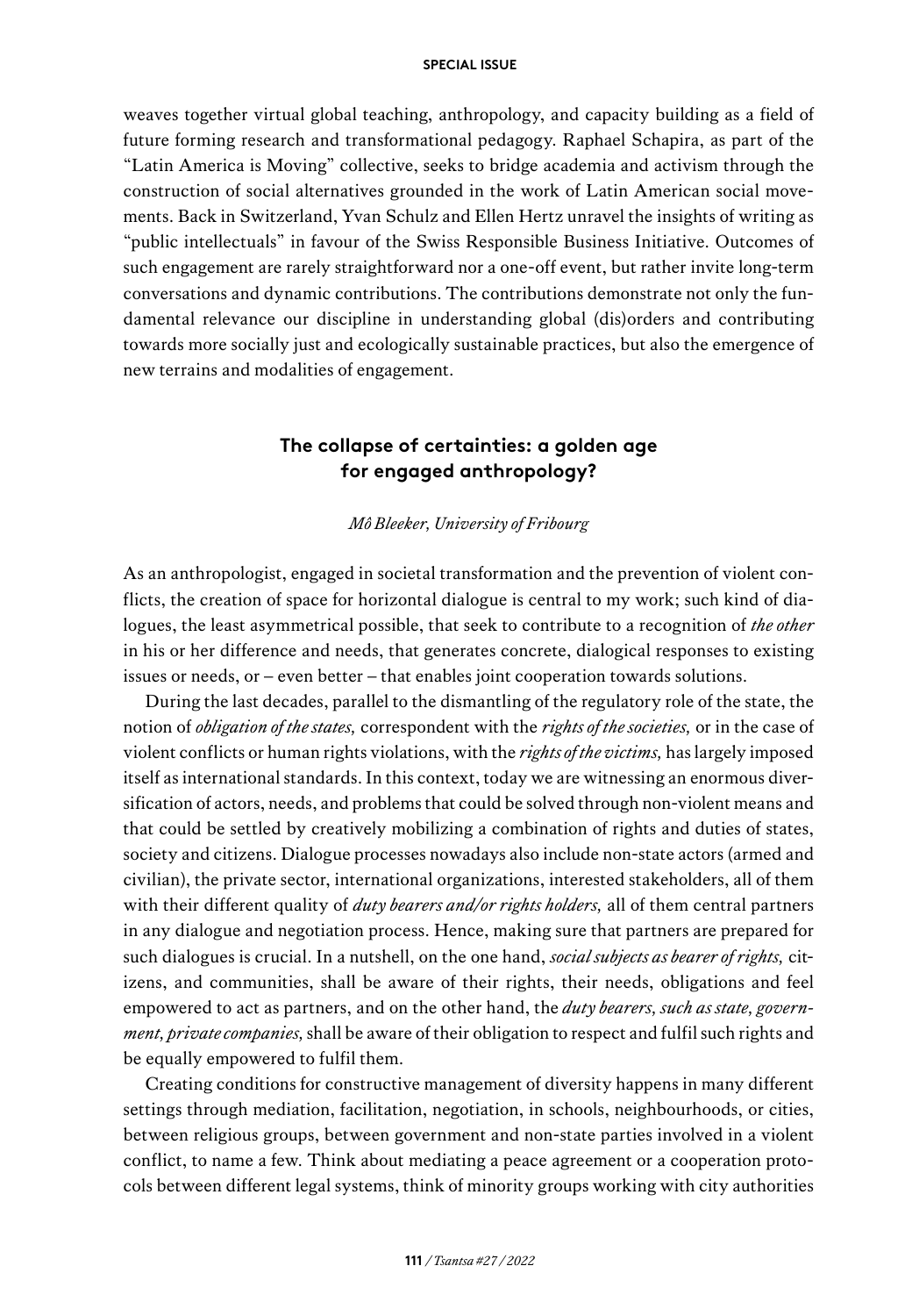to develop a "urban charters for diversity". Think about facilitating dialogues among violent youth gangs, or among communities involved in participatory budgeting processes. Or think about victim groups and government negotiating a transitional justice policy or unions negotiating socioeconomic and ecological policy with government, and so forth.

Anthropology is particularly well equipped to play a central role in these kinds of interactions. On the one hand, it can help in revealing the diversity of ideal perceptions and material architectures at stake (Godelier 1984) as well as the multiple ways to relate to the world. On the other hand, it may also help to display multiple options for imagining, cultivating, and managing diversity. And at the same time rigorous and responsible, but also supportive and emancipatory anthropology can provide space for absent or discriminated narratives to be heard and underline the manifold challenges and opportunities for a world choosing to embrace human diversity in a holistic and durable manner, rather than exclusionary paths.

Several concrete examples come to my mind, where *engaged anthropology* played a significant role in this regard. In the nineties, while searching for solutions to AIDS prevention among extremely marginalized adults in Switzerland, anthropological concepts and methods were helpful to design participatory investigations and dialogues involving all stakeholders to find sustainable and local, tailor-made solutions and maximize the impact of prevention (André and Bleeker 1993). These innovative participatory assessments convened different worldviews – even illegal ones – in one space allowing a cooperative process towards joint decisions to take place.

Much later in Colombia, while working with the Historical Memory Group (*Grupo de Memoria Histórica),* my anthropological background was instrumental to cooperate in the design of the historical memory methodology, including communities' narratives about the impact of the long bloody conflict and their recommendations to address this legacy. As a result, the widespread dissemination of the report *"Basta ya"* (National Historical Memory Centre 2012), but also the realization of multiple decentralized and participatory historical memory initiatives largely contributed to discredit and delegitimize the dominant narrative that presented this conflict as if it had no lethal consequences. Inaudible and divided in the past, victim groups joined efforts, their voice became louder and undermined the "legitimacy of the war", playing a crucial role in imposing the moral need of peace negotiations as the only way to end this bloody conflict.

In the Philippines, I was mandated by the signatory parties to the Bangsamoro Peace Agreement, the government of the Philippines and the Islamic Liberation Front, to chair the Transitional Justice and Reconciliation Commission TJRC. Its mandate included the development and recommendation of a set of appropriate mechanisms to address legitimate grievances of the Bangsamoro people, to correct historical injustices, and to address human rights violations and marginalization through land dispossession. The recommendations included concrete measures that will bring about the reconciliation of the different communities that have been affected by the conflict. One of the main challenges was to devise a genuine participatory process so that it would generate such ownership and legitimacy that the parties of the peace agreement would feel enabled to endorse the report and implement the recommendation and that the mobilization for a full implementation would continue beyond the existence of the TJRC. The approach designed with Filipino colleagues involved a *listening*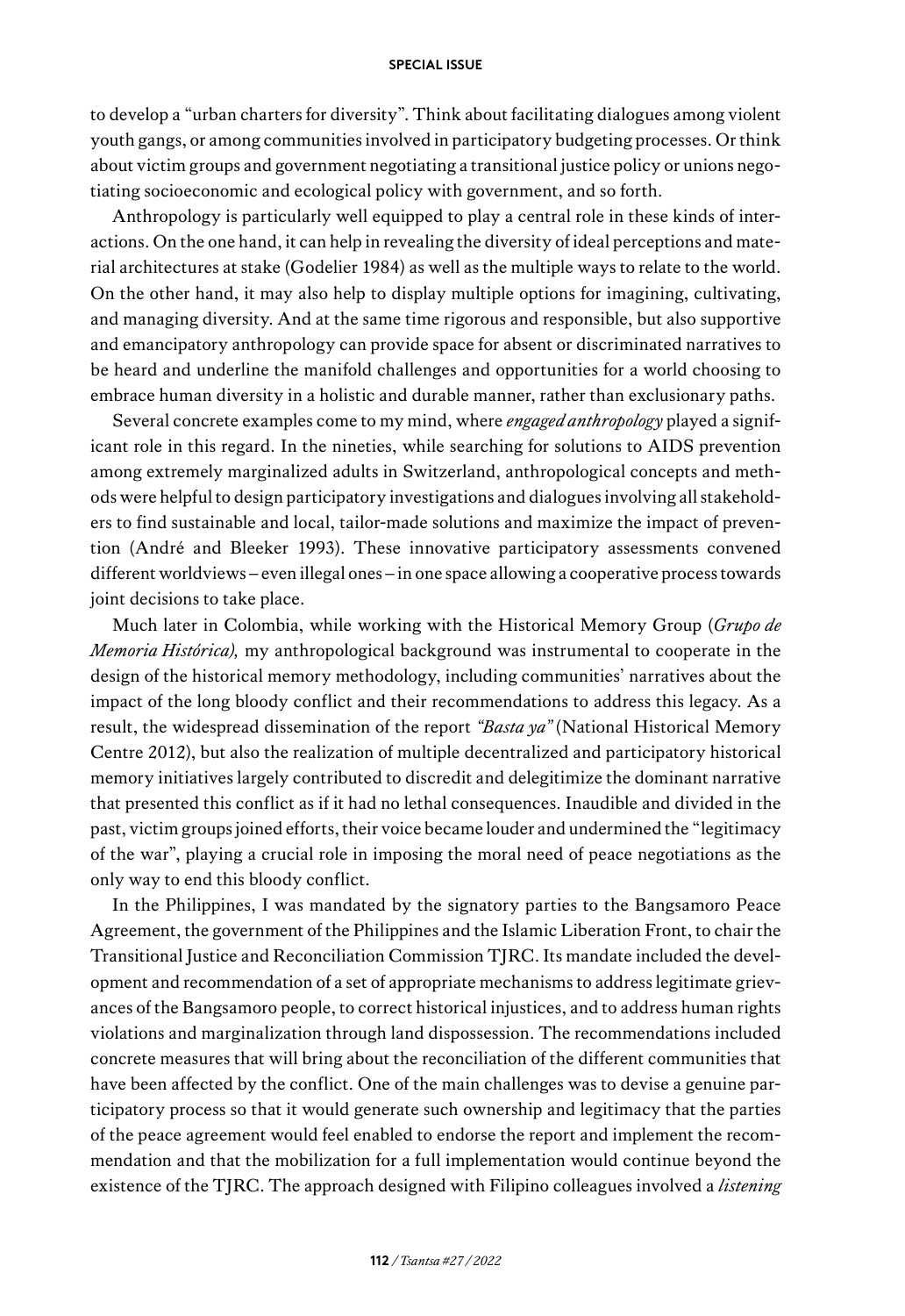*process* with affected communities and survivors, the compilation of hundreds of archives and testimonies, the realization of specific investigations and dialogues with all stakeholders, the elaboration of a TJRC report including public policy recommendations to be publicly endorsed by the peace panels. Today, this report remains a widely accepted and legitimate benchmark and the mobilization for the implementation of its recommendation continues.

Engaging with the multiple facets of diversity. lies both at the heart of anthropology and of societal transformation processes. Against the market-based monopolization imposed by the dominant neo liberalism, engaged anthropology can contribute imagining, engineering, and maybe designing new ways to address the need of peaceful coexistence in diversity. By doing so, engaged anthropologists may contribute to the further implementation of the *"*principle of hope*"* (Bloch 1991) embedded in tangible initiatives; because "anthropology, as a discipline, is the best venue through which […] an undying faith in the richness and variability of humankind (can be shown)" (Trouillot 2002, 230).

# **Reflections on feminist research in diplomacy and situating "Art in Peace Mediation"**

## *Isabel Käser, Visiting Fellow, London School of Economics*

Due to the scarcity of academic job opportunities at a post-doc level and/ or the wish to apply and expand their knowledge in a more "hands-on" setting outside of academia, many scholars branch out into the NGO or governmental spheres. This was also true in my case, when I took on the role of project lead for an initiative by the Swiss Federal Department of Foreign Affairs (FDFA), which explores the potential of including art and artistic practices into formal mediation and peace processes. This project entitled "Art in Peace Mediation" was initiated by a team of diplomats, practitioners, and scholars, among others Dagmar Reichert, founder of *artasfoundation,* and ambassador Alexandre Fasel.<sup>2</sup> The idea behind the project is based on the acknowledgment that art plays a key role in post-conflict reconciliation processes (Mitchell at al. 2020), and the assumption that these practices could perhaps also be moved into the formal processes – to facilitate dialogue, bridge gaps, and foster a mutual ground upon which negotiations could be held (artasfoundation 2015).

During my one-year mandate (2019-2020), I conducted research guided by questions such as; can art play a more prominent role in formal (Track-I) peace processes? Does art enable dialogue between conflict parties on an equal footing? Can art help facilitate a new language to talk about old grievances and new shared visions? To me, this was a visionary and important project that I embarked on with great enthusiasm. Having worked on gender and war with a focus on the Middle East, and on the Kurdish Women's Movement in particular for the five years prior to this assignment (Käser 2019, 2021a, 2021b), I saw it as a wel-

<sup>2</sup> For more details on the project see: Art in Peace Mediation: [https://www.eda.admin.ch/countries/unit](https://www.eda.admin.ch/countries/united-kingdom/en/home/representations/embassy-in-london/embassy-tasks/culture/art-in-mediation.html)[ed-kingdom/en/home/representations/embassy-in-london/embassy-tasks/culture/art-in-mediation.html](https://www.eda.admin.ch/countries/united-kingdom/en/home/representations/embassy-in-london/embassy-tasks/culture/art-in-mediation.html) (accessed Sept 1, 2021), and: Artasfoundation is a Zürich-based organization, working on the intersection of mediation, post-conflict, and art:<https://www.artasfoundation.ch/en/foundation> (accessed Sept 1, 2021).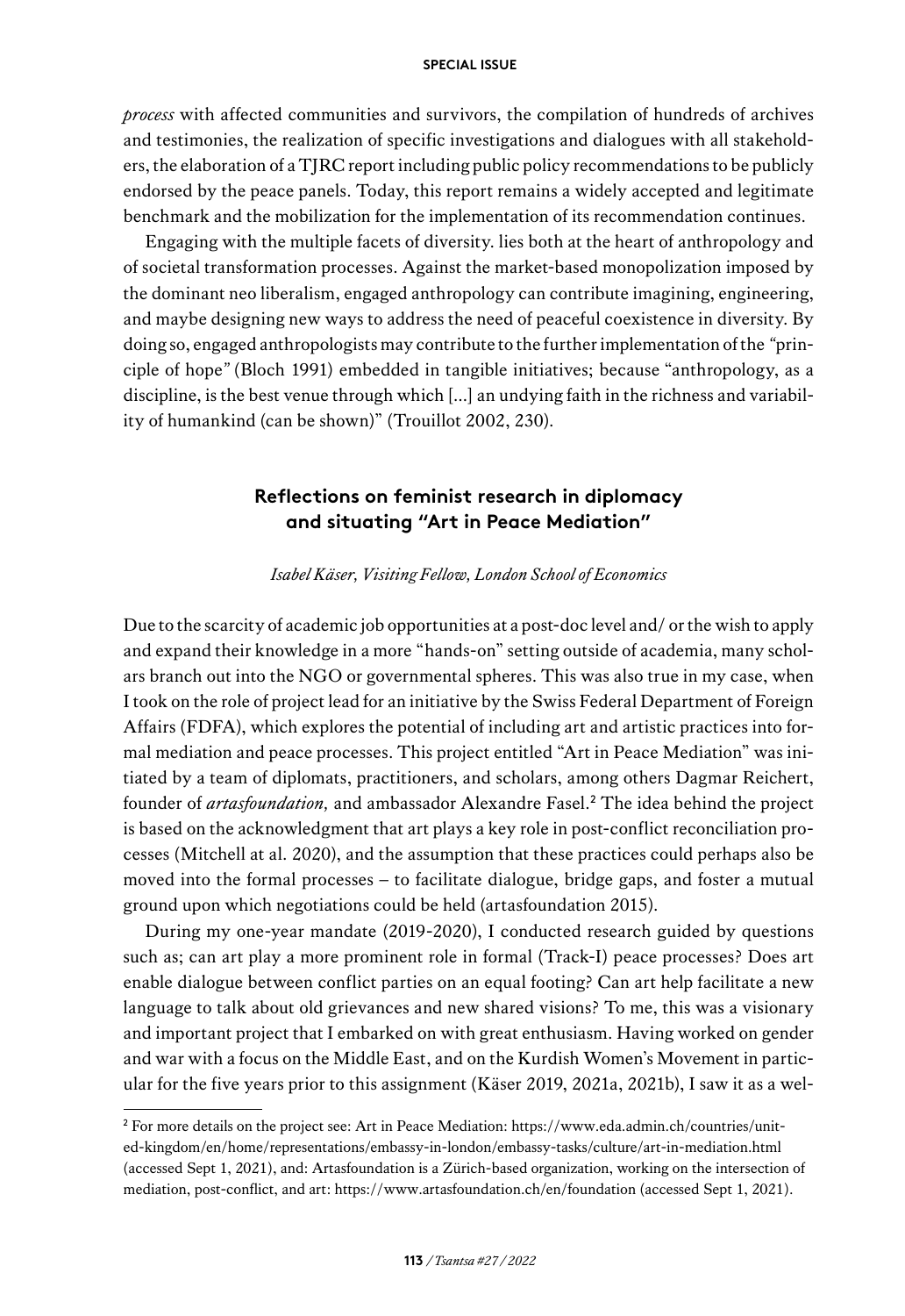come new opportunity to shift my focus and expand anthropological knowledge into the world of mediation and peacebuilding.

Alongside an ever-changing conflict landscape, mediation approaches have also been adapting. For one, as the number of protracted crises and conflicts proliferate, the discipline and practice of mediation has become increasingly sophisticated and professionalized. This has led to a surge in innovation efforts and an attempt to make peace processes more inclusive by training more women mediators, increasing gender sensibility, and bringing civil society actors to the table. In a similar vein, this project set out to explore whether the engagement of artists helps to more fully capture the complexity of a protracted conflict, offer new channels of communication in negotiations, and make peace processes more interdisciplinary, transparent, sustainable, and inclusive.

Despite two decades of feminist organising advocacy, scholarship, and activism that followed the UN Resolution 1325 (2000), mediation and peace building remain a largely male-dominated world. Women have to go the extra mile not only to become mediators, but also to be present as part of official delegations at peace talks (Bensky 2020).<sup>3</sup> During the first week of the assignment, I was warned that due to the novelty of this project, I would potentially encounter resistance from some (male) mediators and that I would have to deal with quite a bit of "male ego".<sup>4</sup> Nevertheless, a feminist anthropologist with a focus on gender studies, I began this research with the question; where are the women and what are they doing in this complex puzzle that is a peace process? Are they already using creative means to make their voices heard and create paths for them to the negotiation table? Not wanting to reinvent the wheel, or to "bring art to conflict zones", which would have smacked uncomfortably of ("post")-colonial power relations, I reached out to several different women mediation networks, which over the past decade or so have become more prominent, and to women artists and practitioners to get a sense of what is already happening at this nexus of art, conflict, and mediation.<sup>5</sup>

My research showed early on that art is already – and always – "there"', before, during and "post"-conflict.<sup>6</sup> Women and youth, particularly in the Global South, are using creative tools (poetry, dance, theatre, music, embroidery), mostly but not exclusively on the community level, to make their voices heard and speak across community and conflict lines – but these practices are not always taken seriously as "art" or brought into the process by those mediators who parachute in. The relevant question that needed to be explored was rather;

<sup>&</sup>lt;sup>3</sup> For details on the first UN resolution on Women, Peace and Security, Security Council Resolution 1325, which affirms women's central role in conflict prevention, resolution, and post-conflict reconstruction, see Peace Women: [https://www.peacewomen.org/SCR-132](https://www.peacewomen.org/SCR-1325)5 (accessed May 9, 2021).

<sup>4</sup> While the "male ego" is certainly a force to reckon with in international diplomacy, I did not face substantial resistance. Overall – and without wanting to reinforce gender binaries – I found that women are more open to experiment with creative and new tools, but I also spoke to a number of men who were either already using the arts, and who, while not think this was the missing puzzle piece in mediation, were open to discussing the idea.

<sup>5</sup> See for example Women Mediators Across the Commonwealth: [http://www.c-r.org/programme/women-](http://www.c-r.org/programme/women-mediators-across-commonwealth)[mediators-across-commonwealth](http://www.c-r.org/programme/women-mediators-across-commonwealth) (accessed May 5, 2021).

<sup>6</sup> Feminist scholarship has shown that the distinction between pre-during-post makes little analytical sense and that violence instead moves on a continuum, see Cockburn (2004).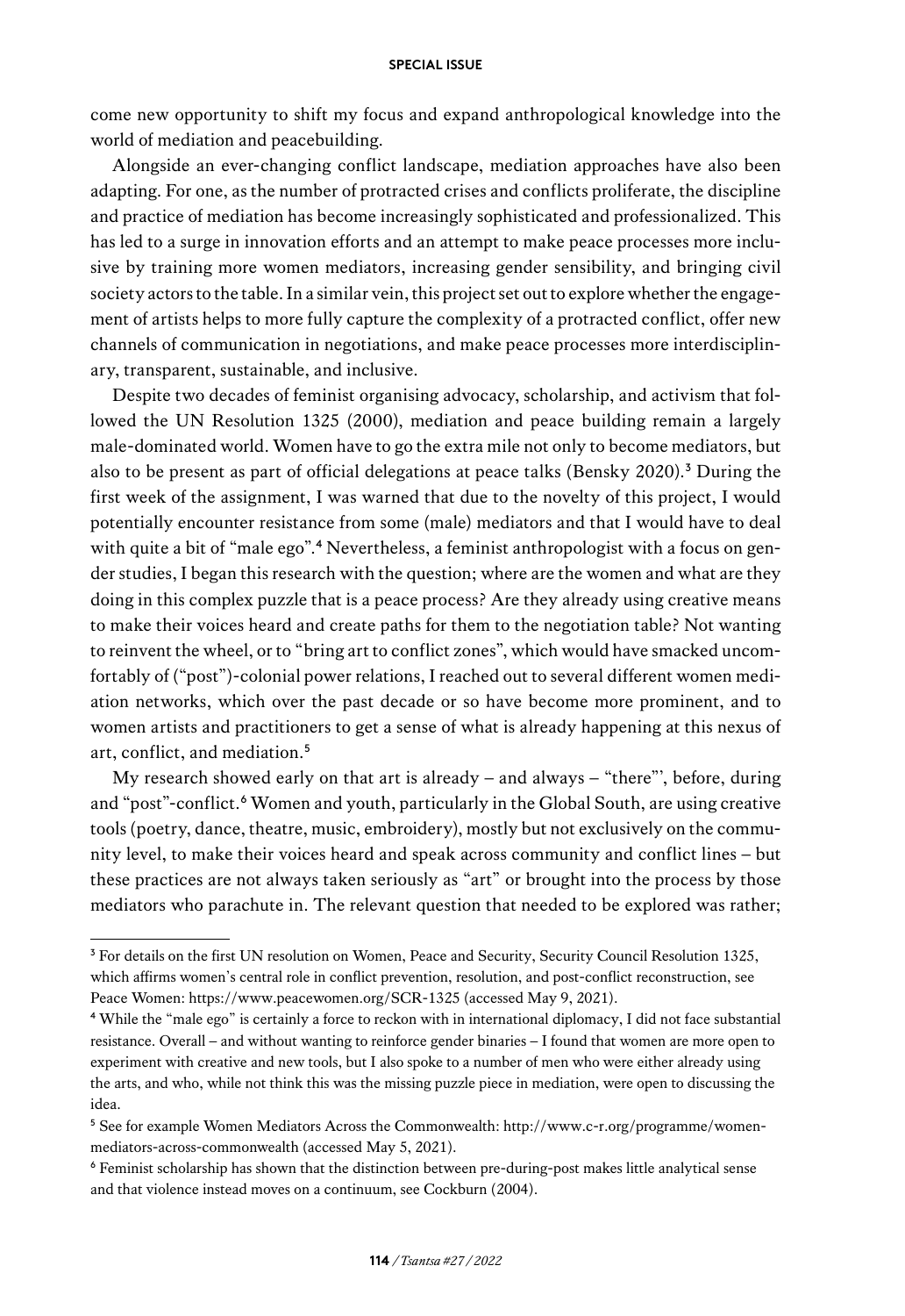what kind of art is being used and practiced and what mediators do with them? After conducting over 60 interviews, I came to the conclusion, that not only are art and cultural elements already "there" but that the "good" mediators are using it when they deem it appropriate; be that to include a shaman at a certain stage in the process or having a poet as part of the mediation team to bridge the gap between different armed movements (Käser and Mitchell 2021).<sup>7</sup>

The final report highlights the key themes of timing, power hierarchies, and access, sketching out examples where art "worked", while also drawing attention to potential pitfalls when working with art in conflict landscapes. I found that whether art and what kind of art "works", is highly context specific but that a collaboration on equal footing with local artists could offer the mediator a new window into society, if the necessary frameworks are in place. These findings might be relevant to those designing mediation trainings, or mediators looking for another toolset when confronted with a deadlock in a mediation process.

This was not my first experience working as a scholar by training for the Swiss state, but it reinforced my understanding of how much anthropologists are needed to bring to these projects our willingness to ask the uncomfortable questions, as well as our high tolerance for contradictions and complexities. In my case this included a feminist and post-colonial criticality, a hunch that creative practices are already there and that instead we have to ask whose voices and knowledges count and are deemed relevant, when thinking through and designing new and internationally relevant projects.

# **Anthropologist on the advisory board: Contributions and dilemmas of anthropological engagement in knowledge production**

## *Esther Leemann, University of Zurich*

Leaving the field has never been a clear cut for me. I still have diverse entanglements with people I physically left behind in Nicaragua and Cambodia, where flows of information go in both directions even after many years. Students who were children when I was in the field are now about to graduate; the first ones from poor rural families ever, in disciplines like mathematics, agrarian engineering, or law, which promise job security. Many anthropologists have long-standing individual connections. But with my field in Cambodia, my long-term engagement has been much more extensive and at times as demanding as a full-time job besides my official job as senior research and lecturer at the University of Zurich. I am a member of the advisory board of an indigenous grassroot organization, which is contesting the grab of customary lands and territory by rubber companies. This involves supporting community members in very practical ways to cope with the enforced shift from swidden to permanent agriculture. Furthermore, it means becoming part of the social change that they

<sup>&</sup>lt;sup>7</sup> In terms of methodology, I should emphasize that the set-up of this project meant that I was not able to do an ethnography as I would have normally: access to formal mediation processes is strictly limited and the global pandemic that sent us all home meant that from March 2020 onwards, I conducted most workshops and interviews with artists and mediators online.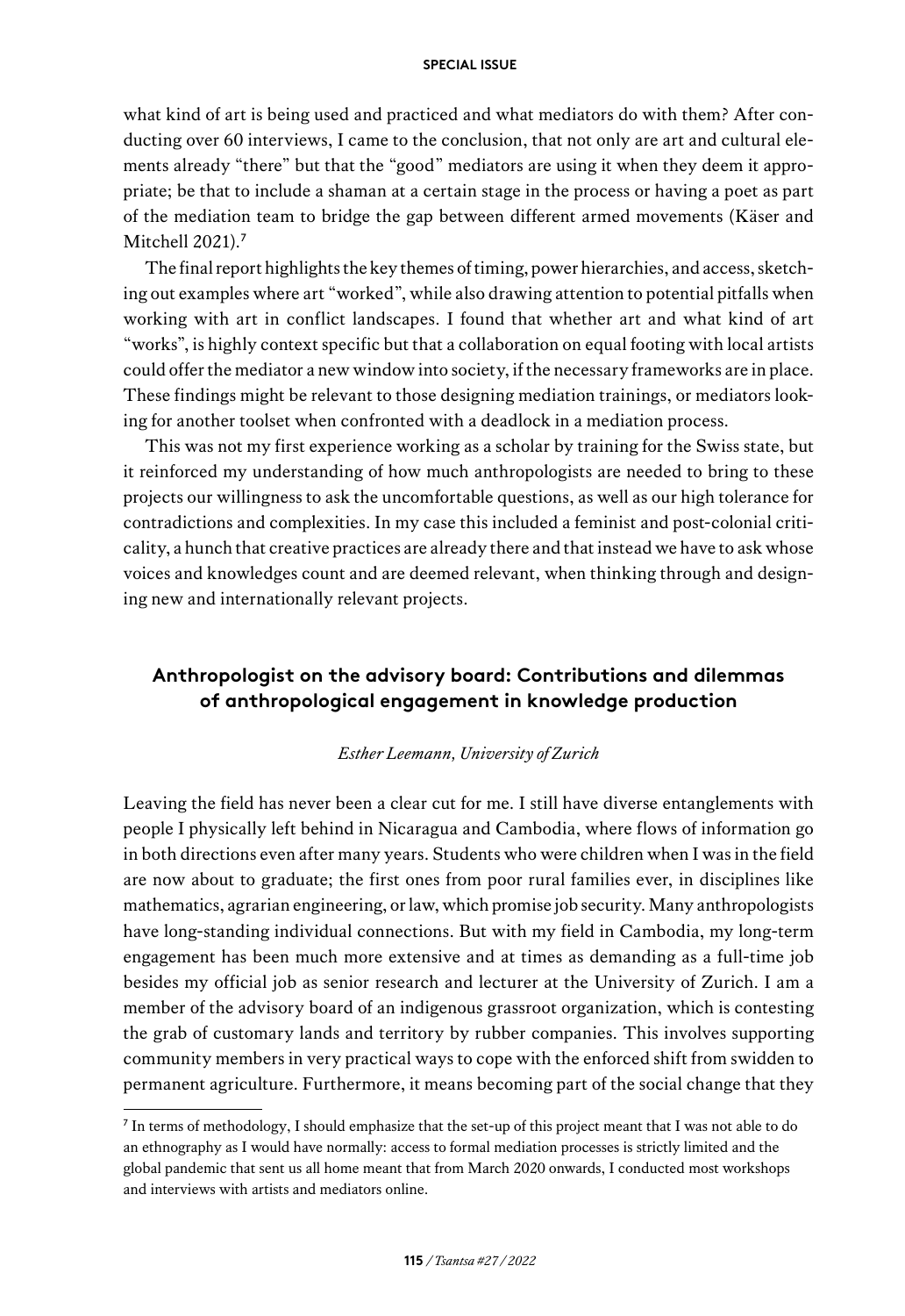aspire to (Kirsch 2010) and "generating the kinds of knowledge they ask and need us to produce" (Hale 2006, 113; see also Rasch and van Drunen 2017; Johnston 2010). The grassroot organization has grown from a handful of people to several thousand members within a few years.

As former swiddeners, used to growing stuff where fields first have to be wrested from forest, Bunong villagers proved to be masters of adaptation, trial, resourcefulness, perseverance, and patience. The allies at their side ended up in their advisory board: two anthropologists, a linguist, a social worker and a journalist. Bunong activists have seen this kind of relationship as a proper basis for collaboration across and along various lines of power (Kirsch 2010; Mullins 2011; Kotaska 2019). Villagers have learned to defend indigenous rights, stage protests, stay in one place and not let their fields lie fallow, write complaints, negotiate with plantation managers, become forest conservationists, report to donors, form groups specialized in coffee, pepper, rubber, and honey, grow and market products that were unknown to them ten years ago. As an anthropologist, I have learned to deal with multiple forms of engagement and roles.

As an advisory board member, I mediate the gap between Bunong *Lebenswelten* and other political, cultural and social realms; between indigenous swiddeners' ways of knowing and understanding and the entanglements of Swiss based corporations and the Cambodian state in struggles over territory and profits. This engagement also entails a critical examination of my role and positioning as "privileged anthropologist" (DiGiacomo 1997, 94; see also introductory text by Larsen), given the discipline's entanglement in structures of control and power, which emerged during colonialism and continue into the present (Harrison 1991; Abu-Lughod 1992; Maldonado-Torres 2007; Quijano 2000). We experience that in conversation with actors involved in the land conflict – be they corporate or government staff, supporting organizations, or donors – authority and value remain attached to the White Euro-American advisory board members rather than the Bunong from whom we derive our knowledge (Kaur and Klinkert 2021). We discuss how to confront such legacies and their implications, and how to deal with the dilemma of instrumentalizing our privileged social position to give voice to Bunong ontologies and epistemologies, but at the cost of perpetuating a hierarchy in which the Bunong are perceived as merely objects instead of subjects with own voice (Kaur and Klinkert 2021; Alonso Bejarano et al. 2019). Moreover, multiple questions arise between international human rights ideals caught in bureaucratic treadmills and villagers' need for immediate solutions to very down-to-earth problems. Where do we grow our crops now that our land has been given away for rubber production and wildlife conservation? How do we get our young men out of prison, whose rights as indigenous people to farm swidden fields conflict with both conservation and corporate interests? How do we get a coffee sorter from Vietnam across the border during a pandemic?

As advisory board member I also strive to regularly provide concise information on the current human rights situation of Bunong communities that will satisfy the need of supporting stakeholders or the media for "evidence" to take action and sustain their involvement. Anthropological engagement informed by sound knowledge can make a difference in how violations of indigenous rights are perceived and addressed in governments and organizations. It can also be helpful to sensitize the grassroot organization for building and sustaining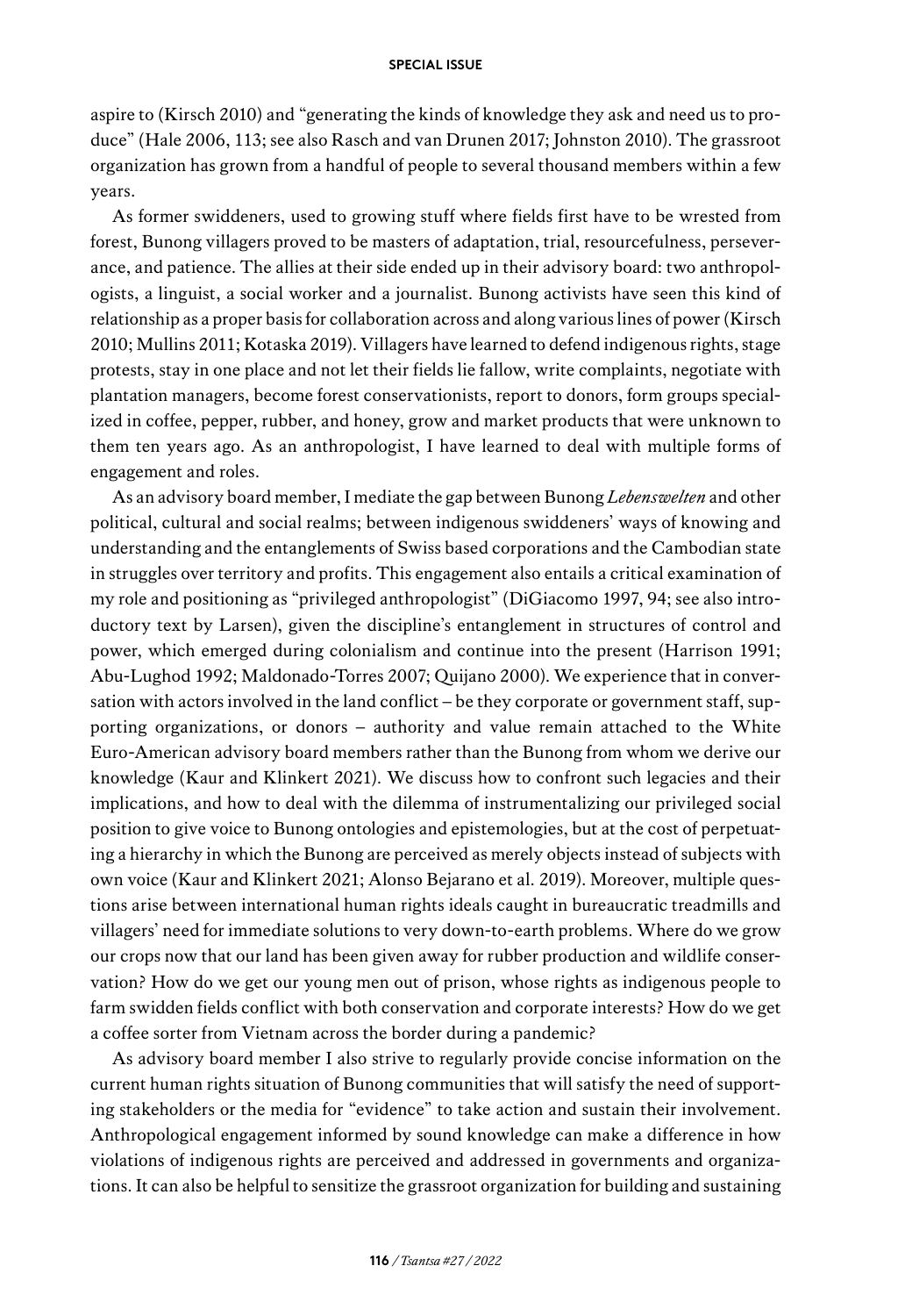strong networks of organizations that reach far beyond Cambodia and are transnational, as are the rubber companies and conservation projects (Kirsch 2010).

Long-term engagement as an advisory board member allows for important scientific insights based on continuity of intensive interactions with villagers, government officials, and organizations. Framing information in a way that it is accessible to a broader audience not only in Cambodia but also in Switzerland challenged my own way of understanding and thinking about the Bunong. Moreover, it proved useful to find effective ways to communicate complex issues so that state officials and ever-changing organizational staff would better understand what was at stake and counter their impression that the land conflict case was too complicated to resolve and therefore not worth trying again. My involvement in endless phone calls, long email exchanges, and more recently Zoom meetings helped me understand the fatigue of community representatives, the burden of responsibility, the despair when conflict resolution processes drag on for years to no avail. The mechanisms at work are difficult to understand through interviews alone; only participant observation, our signature method, provides insight into how things work from an insider's perspective. As Lye Tuck-Po recently stated in an online lecture on what is crucial for any anthropological engagement: our job is to do good research.

But there is a dilemma when it comes to scholarly and other forms of engagement: when I publish my scientific work, I rarely mention my involvement as an advisory board member, on the advice of a colleague well acquainted with funding mechanisms who warned me that otherwise my reputation as a scientist might be at stake. It is a pragmatic decision as presently, the value of anthropological engagement for knowledge production is not yet recognized in the broader academic community, especially not in other disciplines that may be critical in funding processes. Although anthropologists like Johnston (2010) already some time ago rejected the thesis that such engagement means a sacrifice of scholarship, a change of professional self-concept may still take a while. I argue that anthropologists are skilled at maintaining the delicate balance between different roles, for example, being both participant and observer in the field. We are aware of the responsibility to critically reflect on the possibilities and limitations of different roles in knowledge production and are quite capable of doing so. That is why I adhere to the value of continuous engagement for the people I have physically left behind not only for a change of their situation, but also for the sake of producing good research.

# **Engaging in anthropology through virtual landscapes and international education partnerships: Flying through the window when the door is locked**

## *Susan Mossman Riva, Creighton University*

Landscapes of virtual learning and sharing are places where engaged anthropologists can generate future forming research and transformational pedagogies (Gergen 2015). Experiences involving international online teaching, blogging to share autoethnographic research, as well as virtual learning communities will be presented to show emerging *"glovircal"*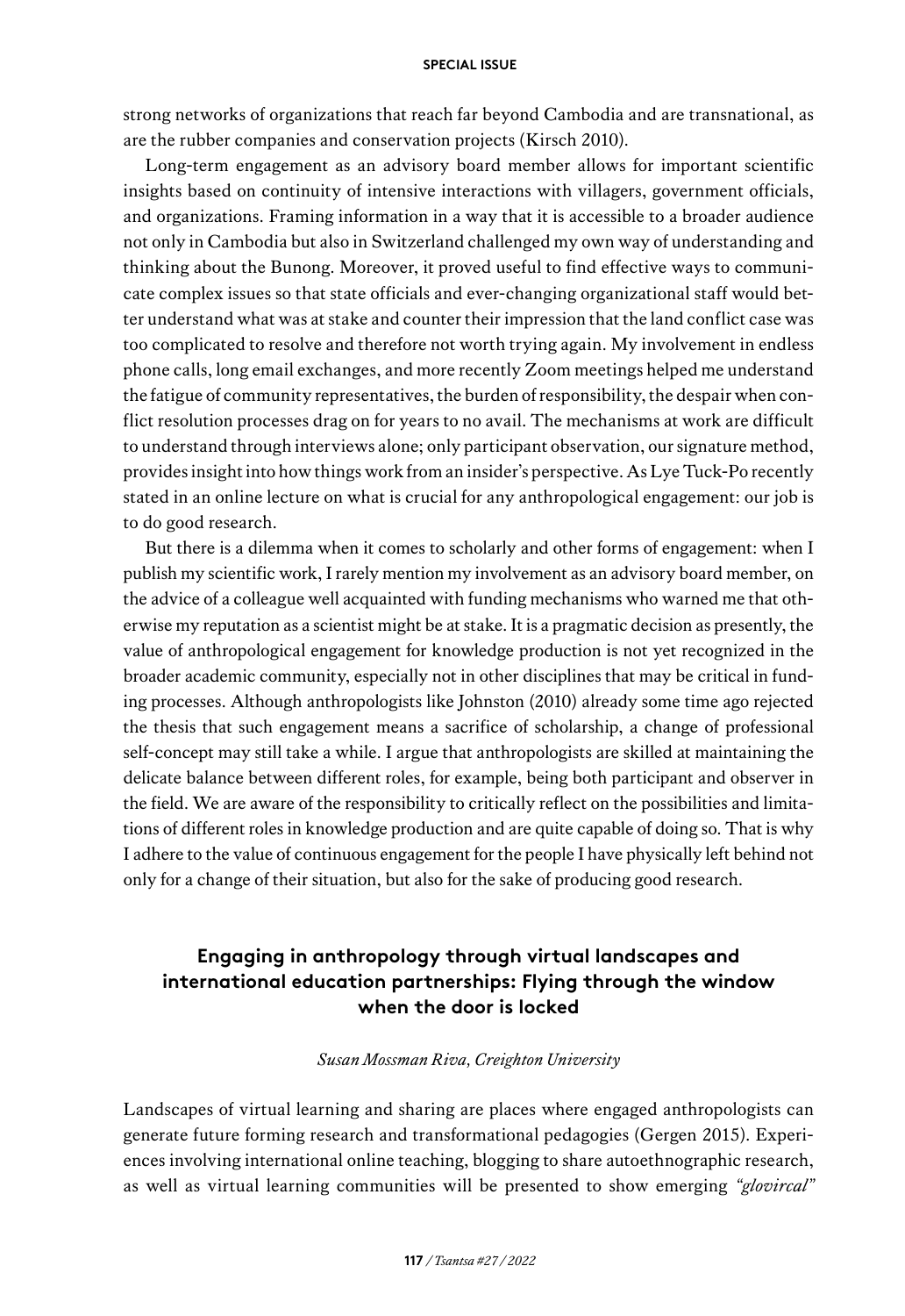engagement.<sup>8</sup> Teaching online courses within the medical anthropology program at Creighton University in Omaha Nebraska, while living in Switzerland, reinforced the conviction that online learning landscapes can bring together students and professors within virtual spaces that foster international partnerships, learning communities, and transformational learning processes, while providing higher education to professional students and students that are refugees or in war zones that cannot participate in traditional university settings. Teaching online requires a form of engagement that is sensitive to students' social and cultural contexts. Not only does anthropology's comparative and holistic approach provide a dialogical space through engaged discussions concerning evolution, kinship, gender, biocultural diversity, and structural violence that are presented through the course materials and literature, but online learning also generates a relational space for intercultural mediation when students respectfully share their different viewpoints that are shaped by their specific contexts using ethnography.

Medical anthropology uses the autoethnographic method to relate personal experiences that inform analysis about larger social happenings. Furthermore, autoethnographers write to transform relations by creating space for healing conversations and reflections in relation to illness experiences and also social phenomena like adoption. (Riva 2019). The current pandemic has generated a "global illness narrative" eliciting a search for meaning (Kleinman 1988) and subsequently has given rise to "conflict narratives" that have emerged from global fault lines. These "conflict narratives" can be better understood using a medical anthropology framework in conjunction with narrative methods that elicit shared storytelling (Riva 2009). The emergence of new ways of relating – global and local lifeworlds mediated by virtual interconnectedness – increased because of lockdowns and social distancing. Such forms are not merely "glocal" (Rifkin 2019, 45), but could be termed *glovircal* with coinciding global, virtual and local spaces of encounter. Within this planetary context, these new forms of storytelling engendered by international relations and collaboration may also provide a vehicle for global emancipatory processes to unfold through the cultivation of virtual learning landscapes that are being spawned in this era of "glocalization" (Rifkin 2019, 35).

Meaningful relationships are fostered through scholarship and fellowship. Relational connections within glocal contexts show how contributions to global transformation can be co-constructed, using references including Paul Farmer who models engaged anthropology through committed partnerships, relationships, and friendships that embody a form of radical self-giving discussed in conversations with Fr. Gustavo Gutiérrez (see Griffin and Block 2013, 86). By engaging in dialogical processes that are directly linked to current events, cultural epidemiology allows students to better understand the pandemic, looking at other epidemics and how cultural and social determinants shape health outcomes.

At Creighton University, in the Department of Cultural and Social Studies, online courses are offered to international students within the medical anthropology program. Students

<sup>8</sup> I use this term to describe how the global and local or "glocal" have become increasingly "glovircal" realities connected by way of virtual landscapes. [https://www.sagw.ch/fileadmin/redaktion\\_seg-sse/Jahres](https://www.sagw.ch/fileadmin/redaktion_seg-sse/Jahrestagungen/2021/SSEMeeting2021_fullprogram.pdf)  [tagungen/2021/SSEMeeting2021\\_fullprogram.pd](https://www.sagw.ch/fileadmin/redaktion_seg-sse/Jahrestagungen/2021/SSEMeeting2021_fullprogram.pdf)f (accessed Dec 30, 2021).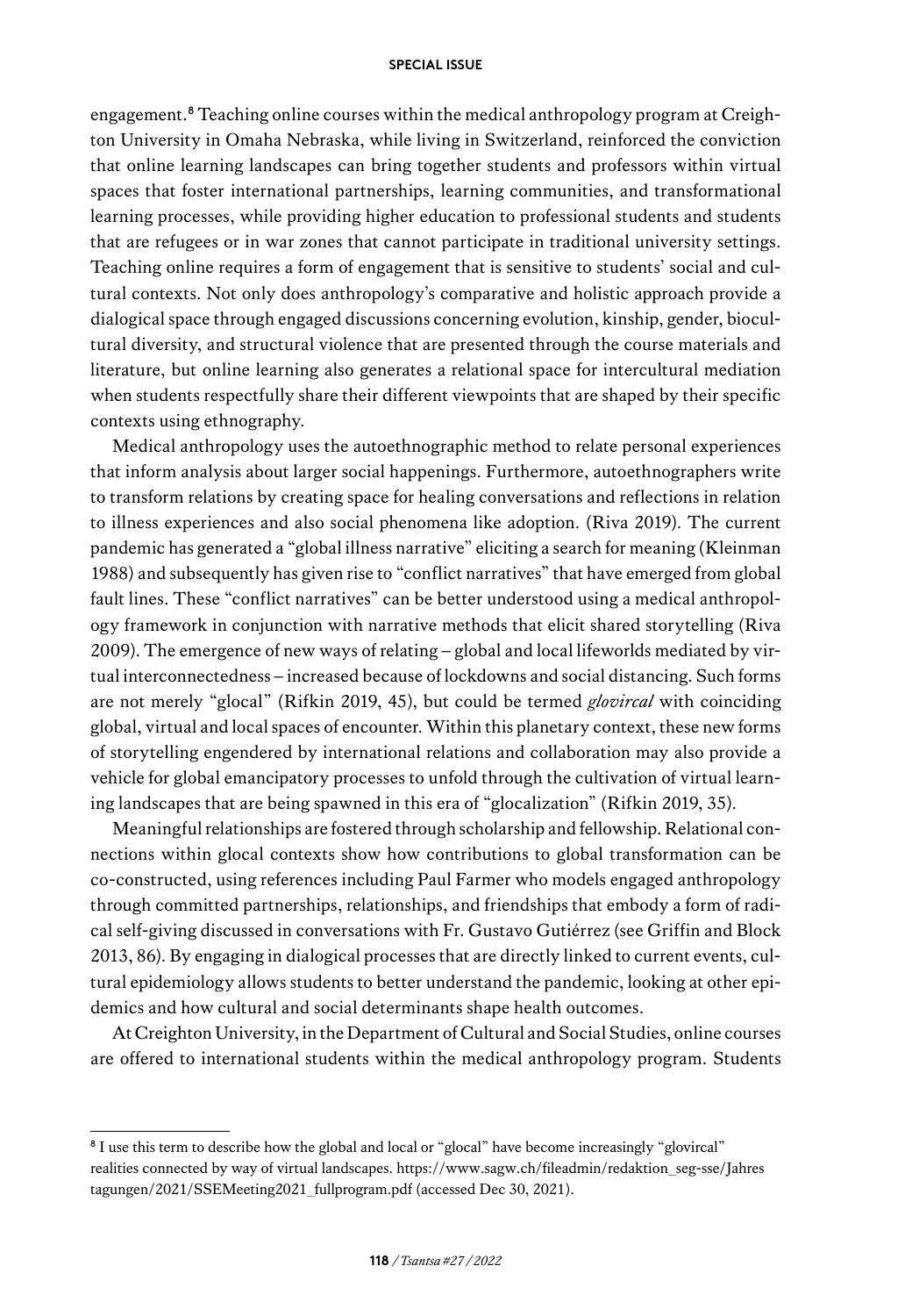from Afghanistan that were part of the Jesuit Worldwide Education Program were included within an online course for the first time at Creighton University in 2018.<sup>9</sup>

They formed part of the "Jesuit Higher Learning in the Margins" program, whose headquarters are located in Geneva, Switzerland. The program seeks to provide knowledge through higher education to enhance students' ability to find culturally appropriate solutions to the problems they are facing. Specifically, students participated in the course "Introduction to Anthropology: social and cultural determinants of health". Beyond anthropological contents, the course also elicited international encounters and connections, reinforced by the aforementioned academic partnerships.

Students living in the United States participated in discussions with students from rural and urban areas throughout Afghanistan. The Afghans were working in learning centers where they were not only part of a bachelor's degree program, but also teaching within their communities. These students are not only committed to their communities, but they challenge traditional cultural models. The young women especially take risks as they emulate a new form of leadership, teaching in their community learning centers while they learn useful new skills.

Other students within the Jesuit Higher Learning in the margins connect from refugee camps. Many young people yearn for the chance to study but cannot leave the refugee camps. Online learning platforms and partnerships offer the possibility for the growing numbers of young adults confined in refugee camps to connect with universities that are dedicated to providing higher education for students in the margins.

Intercultural – anthropological – skills are critical to lead such a diverse group of students. Intercultural mediation is one practice that can be applied within the virtual classroom using narrative conflict resolution methods (Riva-Mossman 2009). In this way, interdisciplinary approaches buttress the anthropological online classroom by incorporating adult learning pedagogies that reinforce learning as well as resolution processes, providing a stimulating and inclusive learning space.

Students were, for example, asked to write learning narratives explaining their cultural context as well as how they believed the course could help them in their future life work. One Afghan student explained that education provided a weapon against political forces seeking to limit access to education and democracy. All of the students explained how they planned to use their knowledgeability gained from the holistic and comparative approach of anthropology to serve their communities (Riva 2020b).

Higher education partnerships, in this sense, can contribute to both local and global transformation by offering online programs to students in the margins even in geopolitically complex settings. Nonetheless, these relationships may have unforeseen consequences – and even risks – for participants when political circumstances change. With the decision to pull NATO troops out of Afghanistan, students may possibly be at risk, especially female students. The university and program partners were forced to suspend courses for Afghan students enrolled in Fall 2021 because of the political situation that rapidly evolved, creating a climate of insecurity and uncertainty. Further analysis of the situation is needed to evaluate how to continue offering higher education programs without endangering participants.

<sup>9</sup> [https://www.jwl.org/en/hom](https://www.jwl.org/en/home)e (accessed July 07, 2021).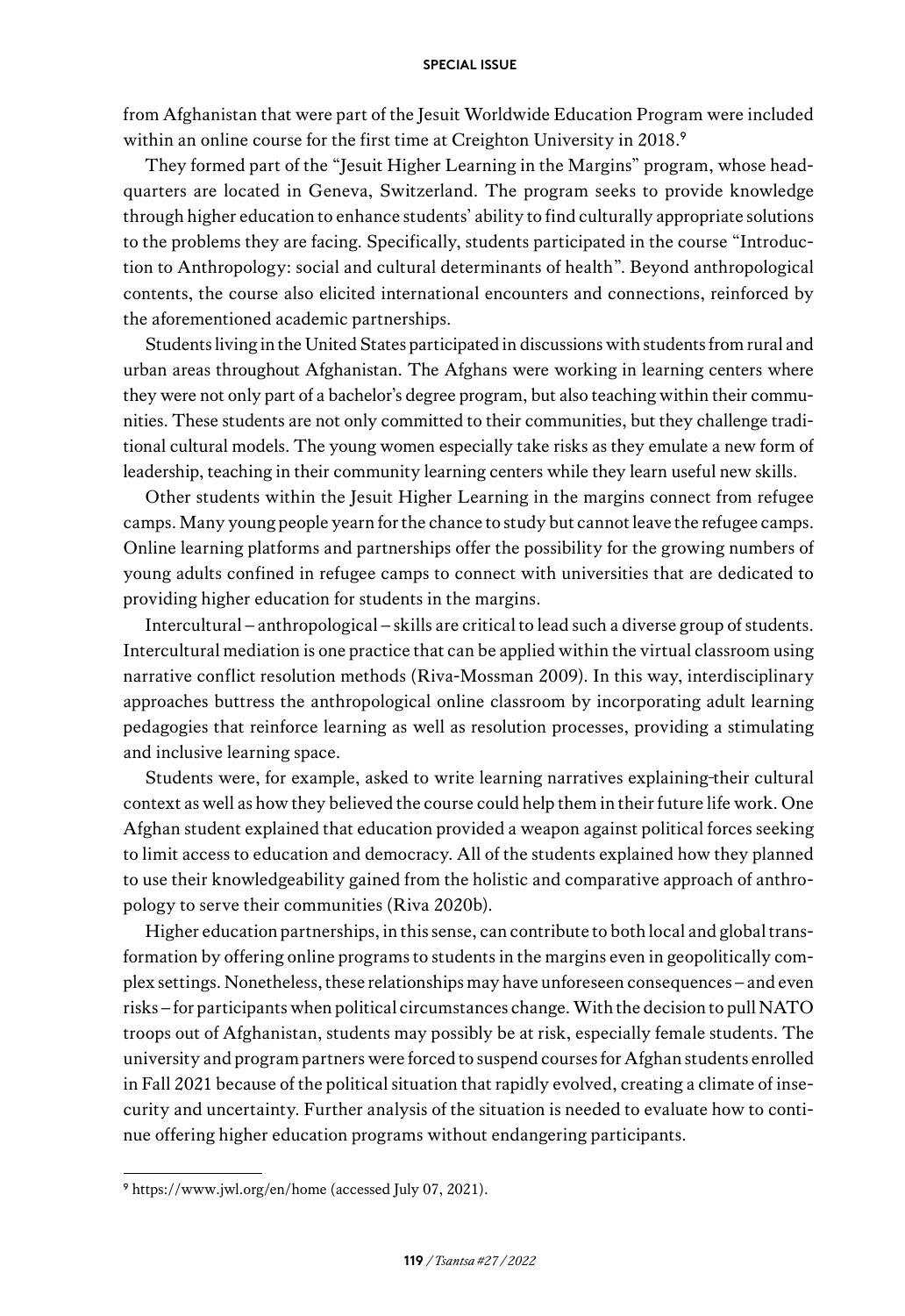Another dimension of engaged anthropology in the virtual sphere may be illustrated by the experience of creating the book website for *Homing In: An Adopted Child's Story Mandala of Connecting, Reunion, and Belonging* (Riva, 2020a). The book and website together involved a teaching story dimension that shares knowledgeability and transformative practices and processes.<sup>10</sup> The book has become a teaching story mandala, (Jung and Shamdasani 2009; Sweet 2006) weaving together ethnographic practice with online teaching materials that correspond to each book chapter, developing anthropological reflections that are freely offered to an international readership.<sup>11</sup> Having become aware of the difficulties of many people to have access to higher education, the website is a way to offer a social science learning space while building a learning community platform (Wenger, McDermot and Snyder 2002).

These examples of virtual engagement show how technology can mediate our relationships even during periods of confinement and lockdowns that may require prolonged social distancing. The revolution taking place in higher education calls for the co-construction of international institutional partnerships that can respond to social and political tensions that are increasingly challenging more traditional approaches (Gleason 2018). Participating in this era of "glocalization" and enacting the Green New Deal will require lifelong learning partnerships that allow citizens to engage in the current economic transformation, resiliently transitioning to new forms of employment engendered by the Sharing Economy (Rifkin 2019).

The pandemic, the political conflicts in Afghanistan, as well as the global ecological crisis all require collaborative and interdisciplinary approaches with a clear role for internationally engaged anthropologists that cultivate committed relationships and "glovircal" communities of practice.

"It may also be possible for colleagues to forge cross-disciplinary alliances and collaborations with activist groups so that problems of social suffering are more widely established on the agenda for research and scholarship" (Wilkerson and Kleinman 2016, 201).

Exploratory forms of engaged anthropology that use narrative methods to increase understanding about students' needs through learning narratives, while fostering interconnectivity and international collaborations and partnerships, have been recounted. The relational transformations that have been elicited by the pandemic, accelerating "glovircal" connections, reveal the potential for online learning communities to flourish. When we engage through technologies that provide access to new virtual spaces and digital habitats, we co-construct multifarious relationships that open windows to new frontiers of relatedness (Wenger, White, and Smith, 2009). By flying out the window and connecting virtually, we can map new relational flyways, even when doors are locked or closed, as the global migration crisis demonstrates. How can we further develop virtual learning landscapes, future forming in a way that can more effectively respond to the human suffering that spans across international borders?

<sup>10</sup> http://www.susanmossmanrivawrites.com

<sup>&</sup>lt;sup>11</sup> The mandala metaphor is in reference to Swiss psychiatrist C.J.Jung and Saint Hildegard Von Bingen. Both used representations of mandalas to express their lifework. The book's website is an example of an ever-growing teaching story with documentaries, videos, pictures, and articles that provide a virtual framework for an international readership.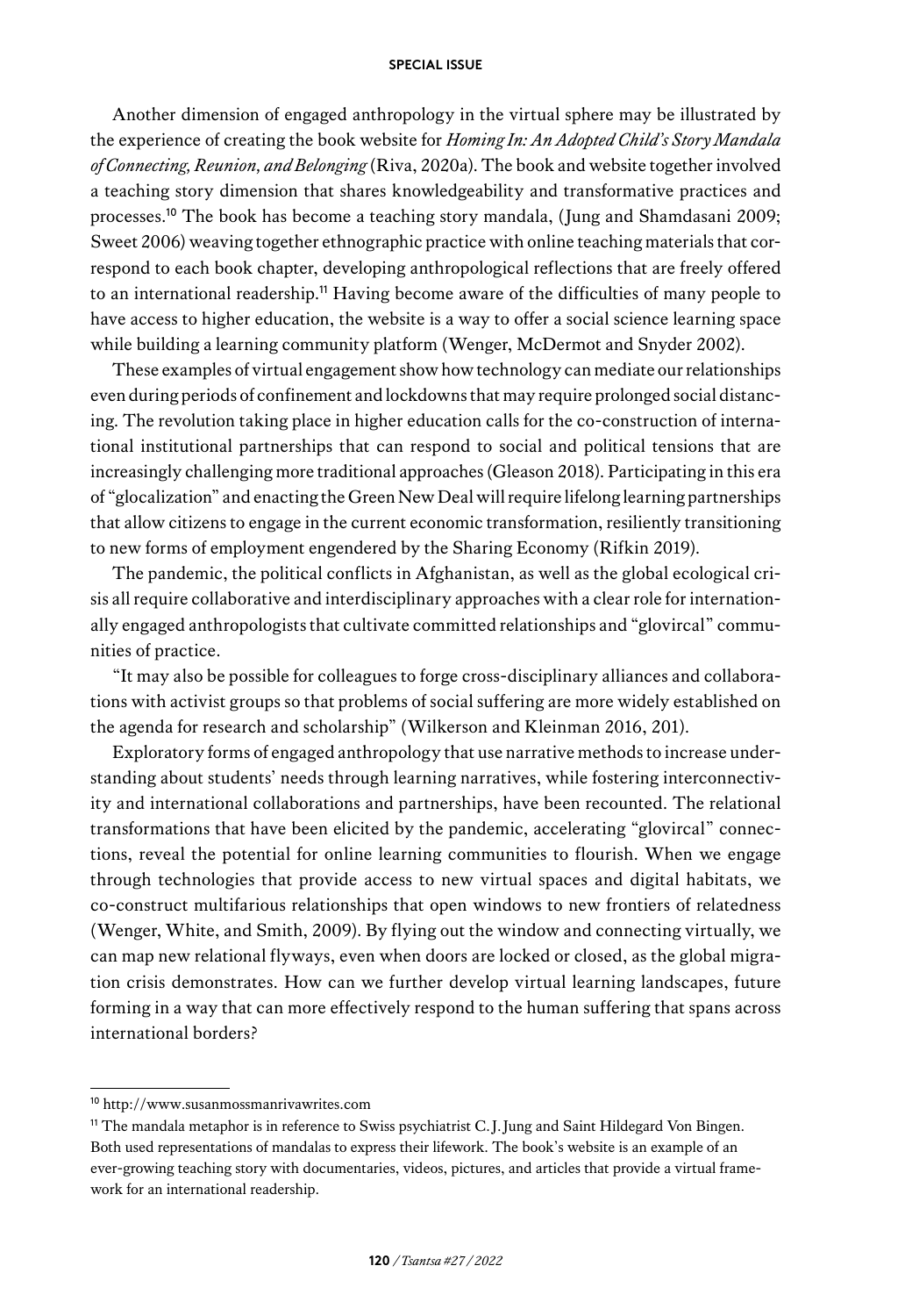## **Anthropological activist engagements**

## *Raphael Schapira, Graduate Institute of International and Development Studies, Geneva*

Anthropological activist engagements are one form of international engagement bridging the social struggles of grassroots movements with academic practices of knowledge production. Taking the example of the transnational Latin America is Moving (LAM) collective in which I participate, in this short contribution, I showcase our online events involving different kinds of actors allowing participants to engage with new perspectives. By this means, different kinds of practices and forms of knowledge creation inform each other, feeding back into the actors' specific activities.

The Latin America is Moving collective aims at bringing together academics, activists, and teachers from Europe and Latin America to give visibility to struggles regarding human, ecological, and labour rights in Latin America and beyond. It was founded in 2019 thanks to the initiative of two young scholars who, inspired by Paulo Freire, wanted to engage with social movements and activism in Latin America based on their PhD training in anthropology. As a small group of early-career scholars and professionals from Latin America and Europe, we engage with social movements, seeing activism and academic work as entangled and mutually thriving on each other.<sup>12</sup>

As LAM collective, we feed academic concepts and research back into broader debates. Our guiding idea is that we do not want our audience to be mere repositories of knowledge but active participants in a critical discussion and, ideally, give them a sense of power. We strive to bridge different forms of engagement like sharing and support, teaching and public education, social critique, collaboration, advocacy, and activism (Low and Merry 2010), partaking from the idea that Anthropology as a discipline is well-positioned to bridge academia and activism because it emphasizes the anthropologist's positionality as part of the professional endeavour and deconstructs self/other dichotomies (Abu-Lughod 1992). We recognize that the world needs anthropologists (Podjed et al. 2021) but feel the need to understand better how we are complicit with (global) power structures that shape the ethnographer-interlocutor relationship and influence the social imaginaries stakeholders have of each other (Paerregaard 2007). In that sense, we pick up anthropology's ideal of social transformation of the 1960s and 1970s but add to it the discipline's self-reflexive turn of the 1980s (Armbruster 2008).

In December 2020, we organized an online event on the impeachment of former Peruvian President Martín Vizcarra and the related mass protests occurring in November 2020. Our event responded to the unfolding political and social developments in Peru. Our Peruvian panellists, a student activist living in Germany, a union leader who is also a street cleaner, together with a lawyer and researcher, painted a detailed picture of contemporary Peru thanks to their diverse professional backgrounds. They highlighted the need for a new constitution that serves all Peruvian citizens and helps end the exploitation of people and the

<sup>&</sup>lt;sup>12</sup> See https://sites.google.com/view/latin-america-is-moving/about-us (accessed July 12, 2021) for a more detailed description of our work.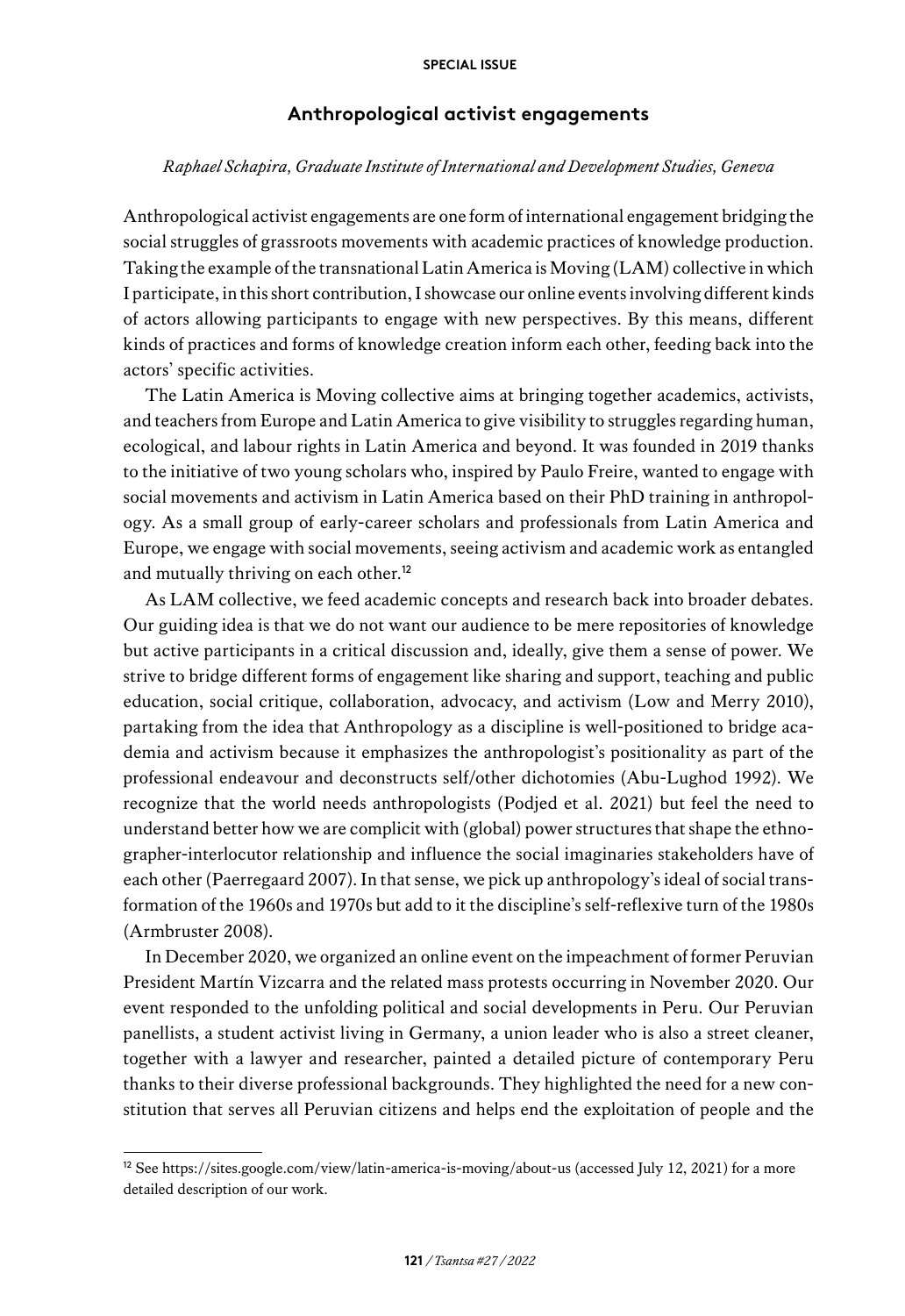environment, often by foreign companies. Other online events have addressed topics like migrant (im)mobility in Ecuador, women agrarian collectives in rural Brazil, art and activism in Chile and Costa Rica, mining in Brazil, Ernst Bloch's philosophy of hope, and activism-based research in El Salvador. For us, these events are part of exploring "new forms of knowing-being-doing" (Osterweil 2013, 616), in which engagement and theoretical practice inform each other in entangled ways.

The global COVID-19 pandemic reveals the wounds left by decades of neoliberal expropriation in health, education, and labour rights, reinforcing inequalities based on gender, race, class, and place. Social movements offer more sustainable answers to these challenges through their resistance against destructive systems of different kinds. Highlighting these alternatives is a pressing task given the multiple crises humankind faces in the age of the Anthropocene. We align our work with the proposals from below, like feminist and ecological collectives emphasizing the *Buen Vivir* and post-extractivism. These proposals construct collective imaginaries that build a future based on caring for life, as highlighted by Arturo Escobar in his opening speech for the Social, Ecological, Economic and Intercultural Pact for Latin America<sup>13</sup>

Through our series of events, we hope to contribute to inducing social change in Latin America and Europe. We believe that "epistemic politics" and "theoretical practice" (Osterweil 2013) are part of decolonizing ourselves contributing to positive social and political change in a (post)-COVID-19 reality. As our responses to the pandemic must go beyond a mere new set of economic policy toolboxes, we try to start thinking alternatives by getting acquainted with and participating in activists' struggles in Latin America and Europe. We consider that this form of anthropological engagement in the international sphere allows creating a "feedback loop" between social analysis and activism, in which each sphere can learn from the other by critically engaging with the other's positions.

# **Anthropologists as public intellectuals: Our experience with the Swiss Responsible Business Initiative**

## *Yvan Schulz and Ellen Hertz, University of Neuchâtel*

What happens when anthropologists take the role of public intellectuals to support global justice? What can they contribute to public debate at both the national and international levels? What are the benefits, risks and challenges of such engagement? In what follows, we suggest answers to these questions based on our experience promoting the Responsible Business Initiative (RBI) in Switzerland through a book we published in September 2020 (Hertz and Schulz 2020). We hope that our assessment can shed light on one of the many ways anthropologists can put their expertise to the service of a noble cause, give back to the communities that support their work and infuse new meaning into their professional activity (see Low and Merry 2010). We also highlight some of the limits to our intervention in the public

<sup>&</sup>lt;sup>13</sup> The recorded event can be accessed on the campaign's website under <https://pactoecosocialdelsur.com/>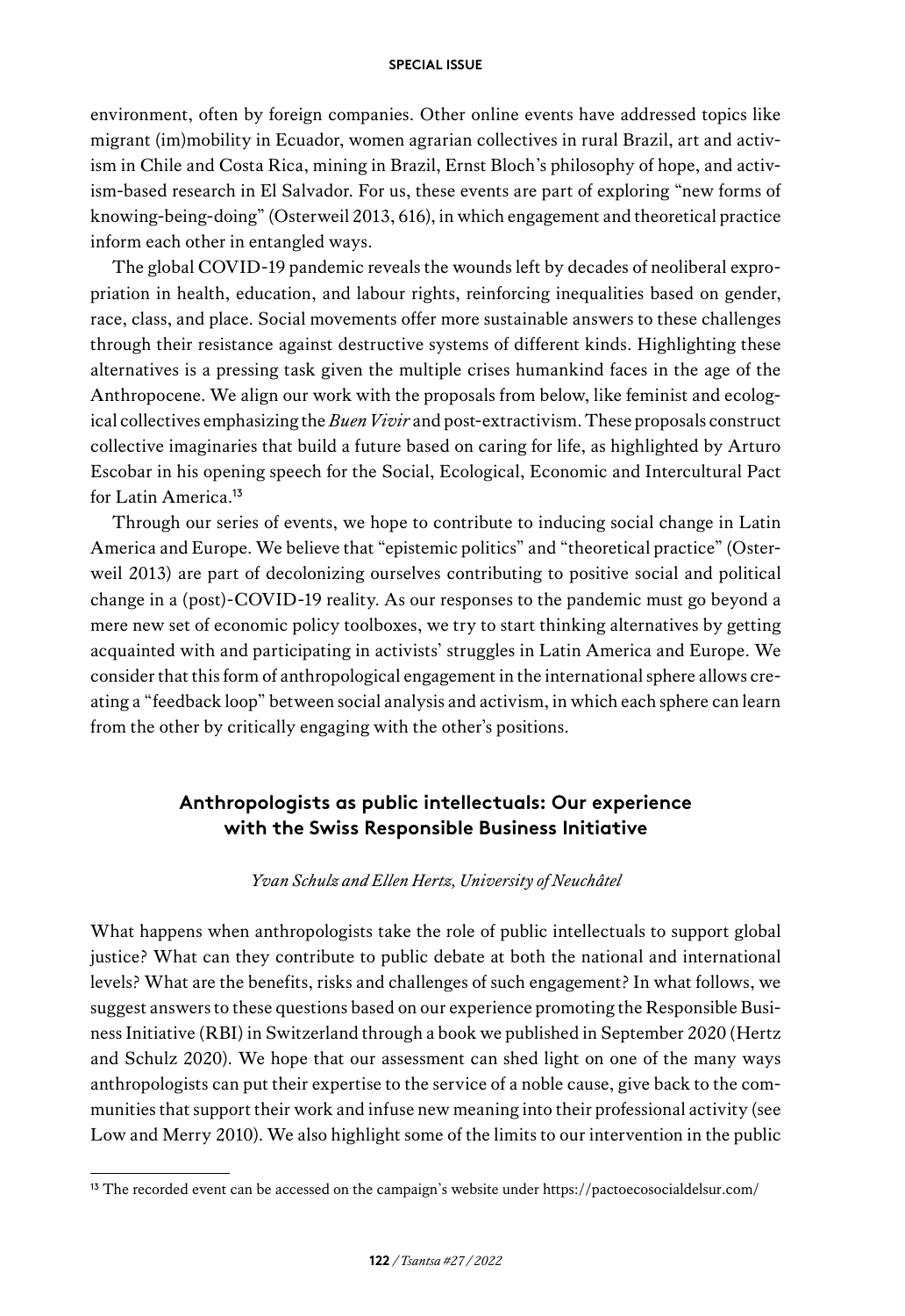sphere and emphasize the need for forethought and training in non-academic skills if we wish to attain our target audiences.

# The issue of corporate responsibility

The issue of corporate responsibility takes center stage in discussions about globalization and its negative repercussions, including social injustice and environmental degradation. Multinationals are, by definition, active in several countries at the same time. Through global value chains, multinationals have gained new business opportunities but also face new challenges. In particular, they frequently operate in territories governed by states that are either unwilling or unable to enforce environmental protection standards and protect human rights. This issue became particularly apparent in the 1990s in connection with labor rights violations, thanks to the global anti-sweatshop movement (De Sousa Santos and Rodríguez--Garavito 2005). In reaction to intense pressure from civil society, multinationals and other corporations have increasingly joined or launched programs aimed at improving their track record in terms of ethical behavior. These programs, which are carried out under the banner of "corporate social responsibility" (CSR) (Vogel 2005), take many forms, but have in common their non-binding character. They are routinely – and somewhat misleadingly – referred to as *soft law*, since there are no sanctions if a company does not abide by its own voluntary commitments (Abbott and Snidal 2000).

Dissatisfied with this situation, a large coalition of Swiss civil society organizations (CSOs) launched a popular initiative entitled the *Responsible Business Initiative* (RBI) that sought to introduce a legal mechanism for making multinationals accountable in Switzerland for their wrongful activities abroad. Launched in 2016, the RBI progressively gained support from large numbers of Swiss citizens and generated a lively public debate, which was met with vigorous opposition from corporate representatives, lobbies, and their allies.<sup>14</sup>

# Social scientific work on CSR

Based on our training in law and our previous research experience, we were convinced that the RBI represented a valuable attempt at dealing with the issue of corporate responsibility, so we decided to write a short book in support of it (Hertz and Schulz 2020). The book, which benefited from the valuable assistance of Wiebke Wiesigel, draws on scholarship in anthropology and cognate disciplines (e. g., political science) on CSR programs and corporate engagement worldwide. It echoes the scepticism found in this body of literature, for we conclude that voluntary norms are not sufficient to prevent serious human rights violations and environmental degradation, and that truly binding rules (*hard law*) are therefore needed. We also stress the fact that longstanding efforts to devise an international treaty on corporate

<sup>&</sup>lt;sup>14</sup> The RBI was narrowly rejected on 29 November 2020.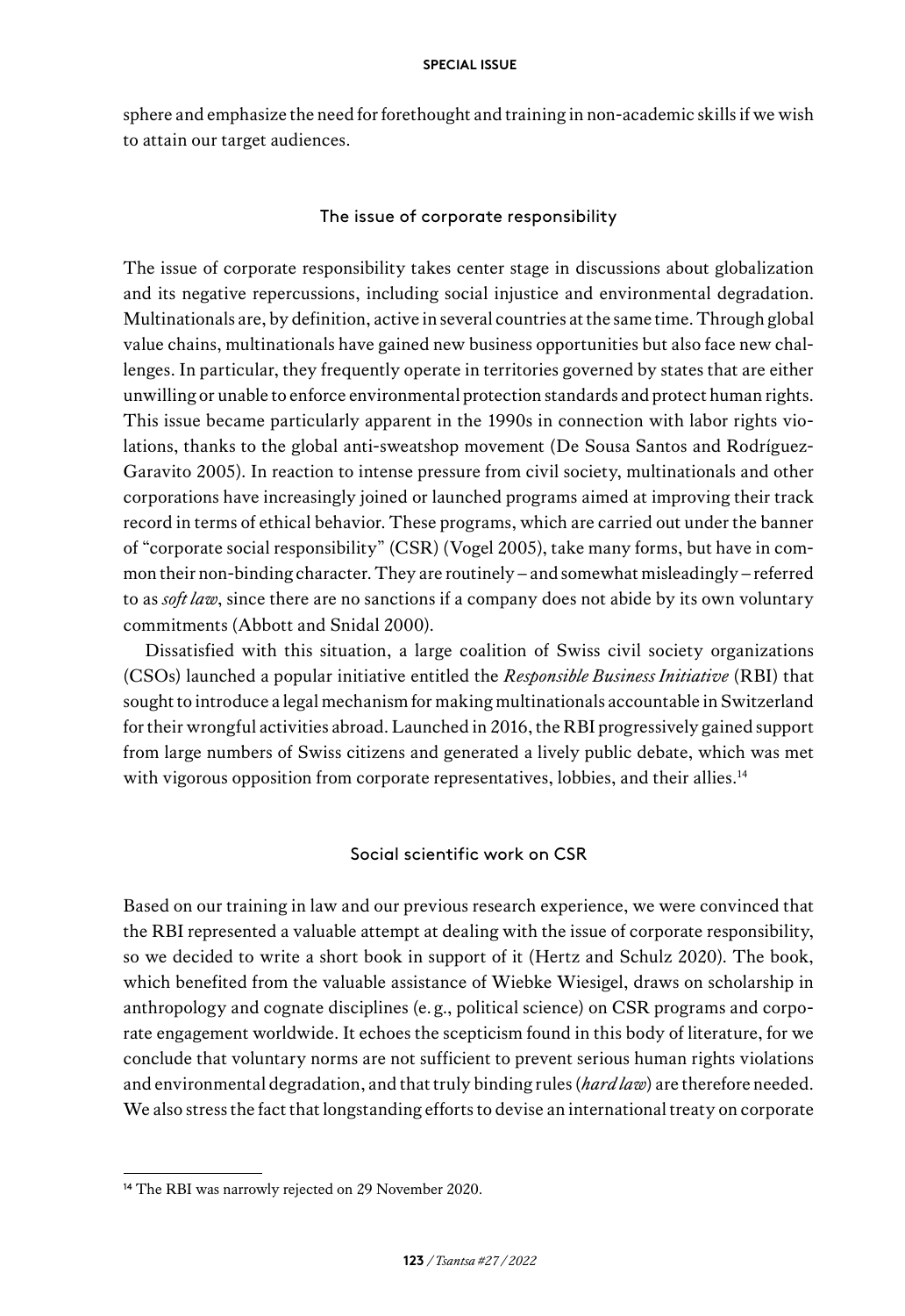responsibility that would have binding force globally have thus far failed, and that hope currently lies with efforts to produce legislation at the national or regional level.

Our book is essentially a work of popularization: short (less than 100 small pages), light (few bibliographic references), and addressed to a general audience (plain language). It focuses on the Swiss context, which explains why we opted for a Swiss editor (Seismo), a collection focused on Switzerland (*"Penser la Suisse"*) and the use of two Swiss official languages (French and German). In short, the book was meant to be not only engaged, but also engaging, especially for policymakers and "thought-leaders".

Our explicit objective was to convince even sceptical voters to back the RBI. We wanted to achieve this by providing high-quality empirical data and a nuanced account. We were careful not to sacrifice intellectual rigor and critical thinking simply to buttress our arguments (see Ortner 2019). For us, it was clear that activism should not hinder solid analysis, as Larsen argues in his introduction to this volume. This distinguished our posture from that of some of the other participants in the public debate, who sometimes resorted to sensational images and discourses or made unsubstantiated claims and questionable predictions (see Hertz and Schulz 2020, 9). Even though engaged anthropology addresses first and foremost non-anthropologists, it must nevertheless be recognizable as "good enough anthropology" (Scheper-Hughes 1992, 28) by experts in this field (see Kirsch 2018, 220). In our case, we made sure that social scientists in general would not find fault with our book by keeping them in mind while writing it.

On a personal level, this book also represented an attempt to overcome such uneasy feelings as indignation, powerlessness, or fatalism, which scholars can sometimes be prone to. Indeed, our engagement stemmed from a deeper urge to trigger change beyond the limited scope of anthropology, scholarship, and our respective field sites.

## Participation in the public debate

At the time the book came out, public debate on the RBI was raging and accusations had started to fly. This climate of tension forced us to be very clear as to how we positioned ourselves – or, as Larsen (this volume) puts it, which "choice" we made in this given "arena". We were faced with several challenges.

With regards to our allies (i. e., other supporters of the RBI), we had to identify reliable interlocutors who had the right type of expertise and establish solid collaborations with them. We also had to make sure these people understood that our contribution to making the RBI a success would diverge from theirs, and that this did not pose a problem for them. This required time, effort, and careful consideration, as taking our distance from the work CSOs had done previously, though necessary, was tactically and relationally difficult. We struggled in particular in one of our chapters, which relied heavily on CSO reports on Swiss gold refiners, and eventually decided to publish it as a separate piece (Schulz, Bolay, and Hertz 2020).

With regard to our adversaries, we had to make sure that we simultaneously debunked their invalid arguments and acknowledged their valid ones, for the sake not only of intellec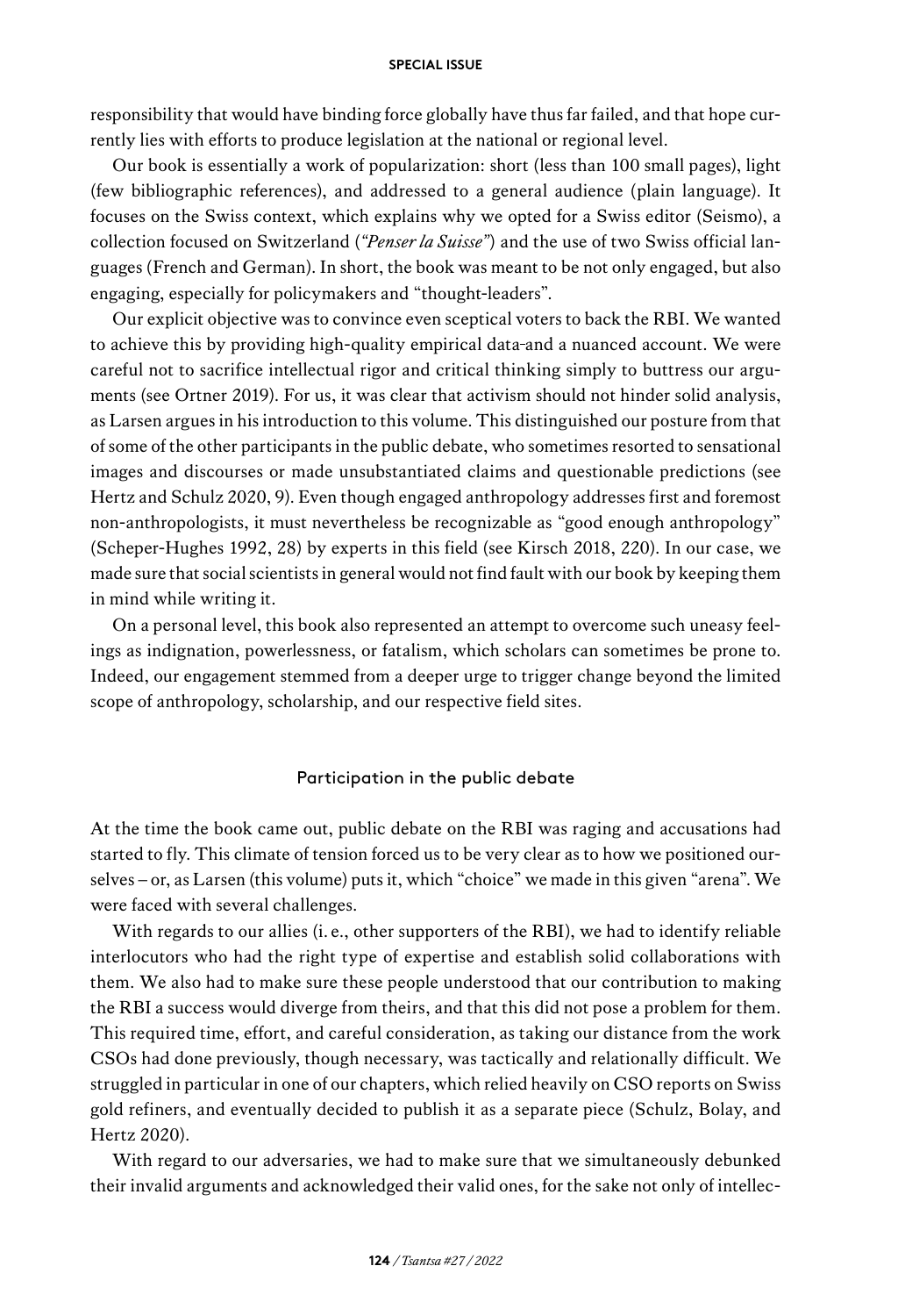tual honesty but also of rhetorical efficacy. Separating the grain from the chaff was not easy. It required, among other things, that we make forays into areas beyond our core expertise, and that we (as authors) exchange extensively between ourselves. For example, when assessing the Swiss business lobby's assertion that the RBI would have negative effects on the Swiss economy, we had to admit to the plausibility of their argument without giving it overdue force, recognizing that our more positive predictions were as fragile as their negative ones.

Finally, with regard to the media, we had to attract journalists' attention, and to make sure they would understand our message, relay it properly, and not instrumentalize it for their own or anyone else's purposes, for the media are a key actor in what Larsen (this volume) refers to as "power-ridden negotiations of representation and voice." Indeed, if there is a lesson to learn from our experience, it is that media contacts must be nurtured in advance, and the necessary press releases and soundbites thought through *before* throwing oneself into the arena. In our case, we found it difficult simply to get journalists to review our book, a reminder that academic contributions are often seen as less "sexy" than those of politicians or other public figures, and therefore not something that journalists necessarily seek out. We also did not anticipate the way new issues, polemics and the controversies would arise and sidetrack the debates (e. g., on CSO funding sources or the RBI's alleged "neocolonial" character). In sum, if anthropologists want to act as public intellectuals in the fight for global justice, they need to prepare themselves not only through solid scholarship but also by establishing contacts, by learning journalistic rhetoric, and by simplifying their arguments without distorting them.

# **References**

**Abbott, Kenneth W., and Duncan Snidal.** 2000. "Hard Law and Soft Law in International Governance." *International Organization* 54, no.3: 421–456. <https://doi.org/10.1162/002081800551280> **Abu-Lughod, Lila.** 1992. "Writing Against Culture." In *Recapturing Anthropology: Working in the Present*, edited by Richard Gabriel Fox, 137– 162. Santa Fe, NM: School of American Research Press.

**Alonso Bejarano, Carolina, Lucia López Juárez, Mirian A. Mijangos García, and Daniel M. Goldstein.** 2019. *Decolonizing Ethnography: Undocumented Immigrants and New Directions in Social Science*. Durham: Duke University Press.

**André, Guy and Maaike Bleeker.** 1993, *Approches de la prévention du sida en milieu nocturne,* Morges: Association du Relais.

**Armbruster, Heidi.** 2008. "Introduction: The Ethics of Taking Sides." In *Taking Sides: Ethics, Politics, and Fieldwork in Anthropology*, edited by Heidi Armbruster and Anna Lærke, 1–22. New York: Berghahn Books.

**Artasfoundation.** 2015. *Art in Mediation: Reflections and Recollections from a Colloquium*. 2015. Zurich: Artasfoundation. [https://www.artasfoun](https://www.artasfoundation.ch/assets/downloads/015artasfoundation_ArtAsMediation.pdf)[dation.ch/assets/downloads/015artasfoundation\\_](https://www.artasfoundation.ch/assets/downloads/015artasfoundation_ArtAsMediation.pdf) [ArtAsMediation.pdf](https://www.artasfoundation.ch/assets/downloads/015artasfoundation_ArtAsMediation.pdf)

**Bensky, Miriam.** 2020. "'Good Offices' for Others, Bad Offices for Us?" *LSE Women Peace and Security*. [https://blogs.lse.ac.uk/wps/2020/05/05/](https://blogs.lse.ac.uk/wps/2020/05/05/good-offices-for-others-bad-offices-for-us/) [good-offices-for-others-bad-offices-for-us/](https://blogs.lse.ac.uk/wps/2020/05/05/good-offices-for-others-bad-offices-for-us/)

**Bloch, Ernst.** 1991 [1954]. *Le principe espérance*, [*Das Prinzip Hoffnung*].Translated by Françoise Wuilmart. Paris: Gallimard.

**Cockburn, Cynthia.** 2004. "The Continuum of Violence: A Gendered Perspective on War and Peace." In *Sites of Violence: Gender and Conflict*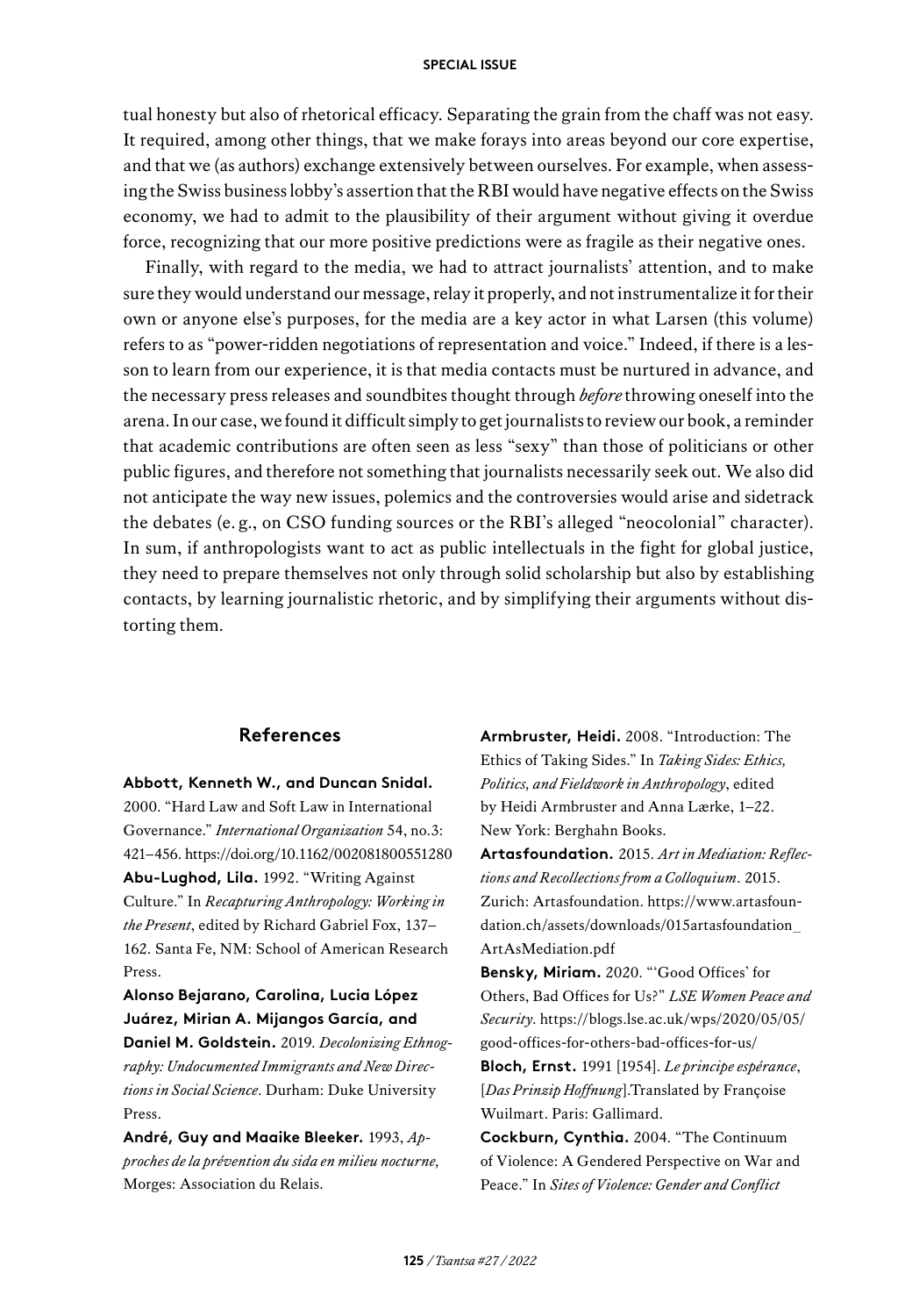*Zones*, edited by Wenona Giles, and Jennifer Hyndmann, 24–45. Berkeley: University of California Press.

#### **De Sousa Santos, Boaventura, and César**

**A. Rogríguez-Garavito, eds.** 2005. *Law and Globalization from Below: Towards a Cosmopolitan Legality.* Cambridge: Cambridge University Press. **DiGiacomo, Susan M.** 1997*.* "The New Internal Colonialism.", *Critique of Anthropology 17, no. 1: 91*–*97.* doi[:10.1177/0308275X9701700106](https://doi.org/10.1177/0308275X9701700106)

**Gergen, Kenneth, J.** 2015. "From Mirroring to World-Making: Research as Future Forming." *Journal for the Theory of Social Behaviour* 45, no. 3: 287–310. [http://works.swarthmore.edu/](http://works.swarthmore.edu/fac-psychology/797) [fac-psychology/797](http://works.swarthmore.edu/fac-psychology/797)

**Gleason, Nancy.** 2018. *Higher Education in the Era of the Fourth Industrial Revolution*. Berlin: Springer. https://doi.org/10.1007/978-981-13-0194-0

**Godelier, Maurice.** 1984. *L'idée et le matérielpensée, économie et société*, Paris: Fayard.

**Griffin, Michael P., and Jennie Weiss Block,** 

**eds.** 2013. *In the Company of the Poor: Conversations between Dr. Paul Farmer and Fr. Gustavo Gutierrez*. Maryknoll, New York: Orbis Books.

**Hale, Charles R.** 2006. "Activist Research v. Cultural Critique: Indigenous Land Rights and the Contradictions of Politically Engaged Anthropology." *Cultural Anthropology* 21, no.1: 96–120. <https://doi.org/10.1525/can.2006.21.1.96>

**Harrison, Faye V., ed.** 1991. *Decolonizing Anthropology: Moving Further Toward an Anthropology of Liberation*. Washington, DC. American Anthropological Association.

**Hertz, Ellen, and Yvan Schulz.** 2020. *Entreprises et droits humains: les limites de la bonne volonté*. [*Unternehmen und Menschenrechte. Die Grenzen des guten Willens*]. Translated by Irene Bisang. Zurich: Seismo.

**Johnston, Barbara Rose.** 2010. "Social Responsibility and the Anthropological Citizen."

*Current Anthropology* 51, no. S2: 235–247. [https://](https://doi.org/10.1086/653092) [doi.org/10.1086/653092](https://doi.org/10.1086/653092)

**Jung, Carl. G. and Sonu Shamdasani.** 2009. *The Red Book: Liber Novus*. 1st ed. Philemon Series. New York: W.W. Norton & Co.

**Kaur, Raminder, and Victoria Louisa Klinkert.** 2021. "Decolonizing Ethnographies."

*HAU: Journal of Ethnographic Theory* 11, no. 1: 246–255.<https://doi.org/10.1086/713966> **Käser, Isabel.** 2021. "A Struggle within a Struggle: A History of the Kurdistan Women's Freedom Movement 1978–2019." In *The Cambridge History* 

*of the Kurds, edited by Bozarslan, Gunes, and Yadirgi,*  893–919. Cambridge: Cambridge University Press. **Käser, Isabel.** 2021b. Käser, Isabel. 2021. "A Struggle within a Struggle: A History of the Kurdistan Women's Freedom Movement 1978– 2019." In *The Cambridge History of the Kurds,* edited by Bozarslan, Gunes, and Yadirgi, 893–919. Cambridge: Cambridge University Press.

Käser, Isabel. 2019. "'Mountain Life is Difficult but Beautiful!' The Gendered Process of Becoming 'Free' in the PKK Guerrilla." In *Kurds in Turkey: Ethnographies of Heterogenous Experiences*, edited by Adnan Çelik, and Lucie Drechslova, 11–30. Lenham: Lexington Books.

**Käser, Isabel, and Jolyon Mitchell.** 2021. "Mediation, Peacebuilding, Religion and the Arts."In *Wiley Blackwell Companion to Religion and Peace,* edited by Jolyon Mitchell, Suzanna Millar, Francesca Pro, and Martyn Percy. Hoboken: Wiley-Blackwell.

**Kirsch, Stuart.** 2018. *Engaged Anthropology: Politics beyond the Text*. University of California Press.

**Kirsch, Stuart.** 2010. "Experiments in Engaged Anthropology." *Collaborative Anthropologies* 3, no. 1: 69–80. <https://doi.org/10.1353/cla.2010.0001>

**Kleinman, Arthur.** 1988. *The Illness Narratives: Suffering, Healing, and the Human Condition.* New York: Basic Books.

**Kotaska, Jana.** 2019. "Reconsidering Collaboration: What Constitutes Good Research with Indigenous Communities?" *Collaborative Anthropologies* 11, no. 2: 26–54. [https://doi.org/10.1353/](https://doi.org/10.1353/cla.2019.0005) [cla.2019.0005](https://doi.org/10.1353/cla.2019.0005)

**Larsen, Peter Bille, ed.** 2017. *World Heritage and Human Rights: Lessons from the Asia Pacific and the Global Arena*. London: Earthscan/Routledge. **Larsen, Peter Bille.** 2015. *Post-frontier Resource Governance: Indigenous Rights, Extraction and*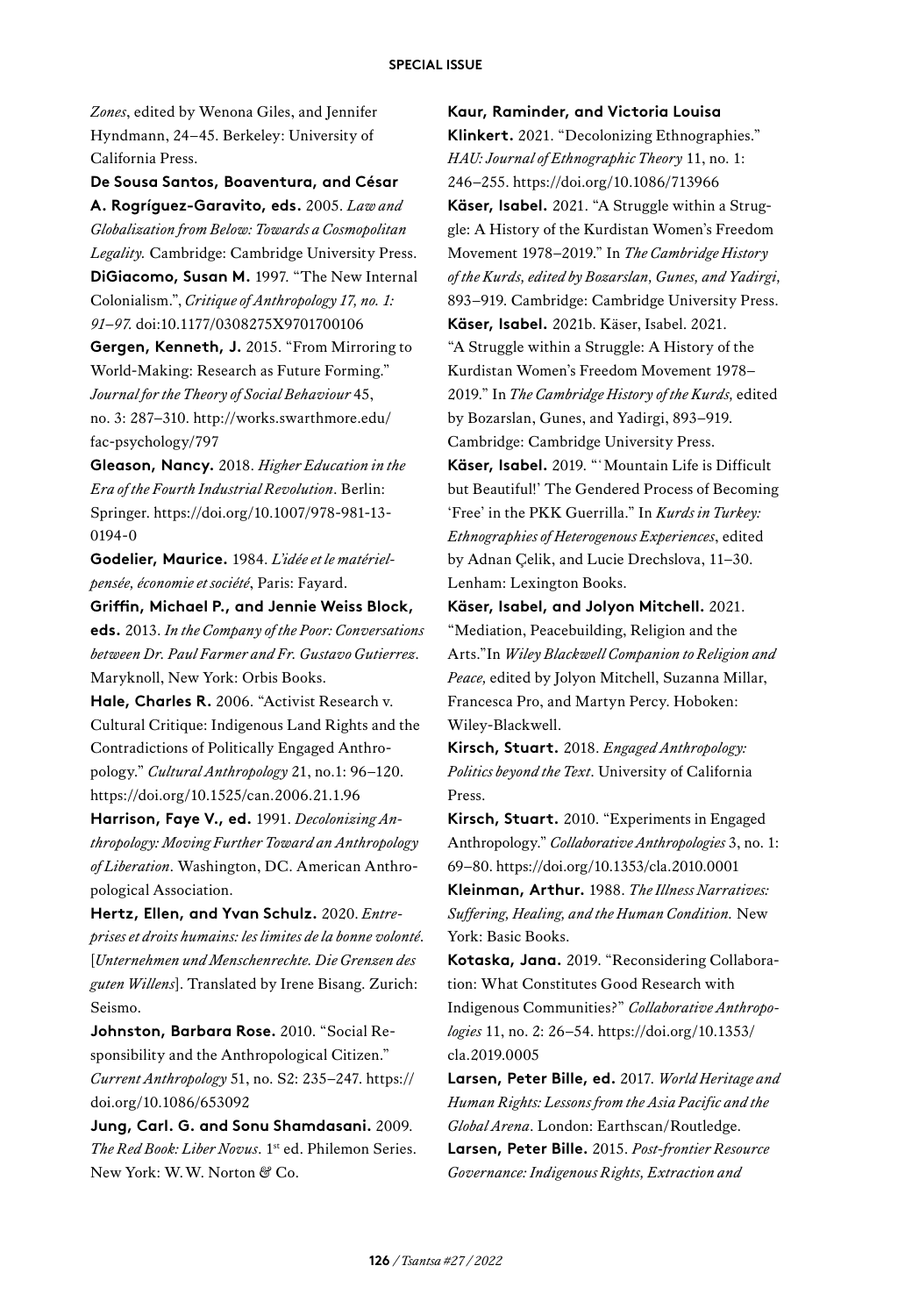*Conservation in the Peruvian Amazon*. International Relations and Development Series. London: Palgrave MacMillan.

**Larsen, Peter Bille.** 2013. "The Politics of Technicality: Guidance Culture in Environmental Governance and the International Sphere." In *The Gloss of Harmony: The Politics of Policy Making in Multilateral Organisations*, edited by Birgit Müller, 75–100. London: Pluto Press.

**Larsen, Peter Bille, and Kristal Buckley.**

2018. "Approaching Human Rights at the World Heritage Committee: Capturing Situated Conversations, Complexity, and Dynamism in Global Heritage Processes." *International Journal of Cultural Property* 25 (1): 85–110. [https://doi.](https://doi.org/10.1017/S0940739118000048) [org/10.1017/S0940739118000048](https://doi.org/10.1017/S0940739118000048)

**Low, Setha M., and Sally Engle Merry.** 2010. "Engaged Anthropology: Diversity and Dilemmas: An Introduction to Supplement 2." *Current Anthropology* 51, no.S2: 203–226. [https://doi.](https://doi.org/10.1086/653837) [org/10.1086/653837](https://doi.org/10.1086/653837)

**Maldonado-Torres, Nelson.** 2007. "On the Coloniality of Being." *Cultural Studies* 21, no. 2–3: [240–270. https://doi.org/10.1080/09502380601162](https://doi.org/10.1080/09502380601162548)  [548](https://doi.org/10.1080/09502380601162548)

**Mitchell, Jolyon, Giselle Vincett, Theodora Hawksley, and Hal Culbertson, eds.** 2020. *Peacebuilding and the Arts*: *Rethinking Peace and Conflict Studies*. Cham: Palgrave Macmillan. **Mullins, Paul R.** 2011. "Practicing Anthropology and the Politics of Engagement: 2010 Year in Review." *American Anthropologist* 113, no. 2: 235–245. [https://doi.org/10.1111/j.1548-1433.](https://doi.org/10.1111/j.1548-1433.2011.01327.x)  [2011.01327.x](https://doi.org/10.1111/j.1548-1433.2011.01327.x)

**Müller, Birgit.** 2013. *The Gloss of Harmony: The Politics of Policy Making in Multilateral Organisations*. London: Pluto Press.

**Müller, Birgit.** 2011. "The Elephant in the Room. Multi-stakeholder Dialogue on Agricultural Biotechnology in the FAO." In *Policy Worlds: Anthropology and the Anatomy of Contemporary Power,*  edited by Cris Shore Davide Però, and Sue Wright. Oxford: Berghahn Books.

**Ortner, Sherry B.** 2019. "Engaged Anthropology." *Anthropology of This Century* 25. [http://aotcpress.](http://aotcpress.com/articles/practicing-engaged-anthropology/) [com/articles/practicing-engaged-anthropology/](http://aotcpress.com/articles/practicing-engaged-anthropology/)

#### accessed 25.2.22.

**Osterweil, Michal.** 2013. "Rethinking Public Anthropology Through Epistemic Politics and Theoretical Practice." *Cultural Anthropology* 28, no. 4: 598–620.<https://doi.org/10.1111/cuan.12029> **Paerregaard, Karsten.** 2007. "The Resonance of Fieldwork. Ethnographers, Informants and the Creation of Anthropological Knowledge." *Social Anthropology* 10, no. 3: 319–334.

**Podjed, Dan, Meta Gorup, Pavel Borecký, and Carla Guerrón Montero, eds.** 2021. *Why the World Needs Anthropologists.* New York: Routledge.

**Quijano, Anibal.** 2000. "Coloniality of Power, Eurocentrism and Latin America." *Nepantla*: *Views from the South* 1, no. 3: 533–580.

**Rasch, Elisabet Dueholm, and Saskia Van Drunen.** 2017. "Engaged Ethnography as Solidarity?: Exploring Sites for Academic-Activist Dialogues and Collaborations in Engaged Ethnographic Research in the Field of Natural Resource Conflicts." *Etnofoor* 29, no. 2: 23–38.

**Rifkin, Jeremy.** 2019. *The Green New Deal: Why the Fossil Fuel Economy Will Collapse in 2028 and The Bold Economic Plan to Save Life on Earth*. New York: St. Martin's Press.

**Riva, Susan, Mossman.** 2020a. *Homing in: An Adopted Child's Story Mandala of Connecting, Reunion, and Belonging.* United States: WriteLife Publishing.

**Riva, Susan, Mossman.** 2020b. "Translating Ignatian Principles into Artful Pedagogies of Hope." *Jesuit Higher Learning Online Journal* 9, no. 1: 106–121.

**Riva, Susan Kay Mossman.** 2019. "Writing to Transform Relations.*"* In *Autoetnografías, Cuerpos y emociones (1) Perspectivas metodologicas en la investigación en salud,* edited by Elisa Alegre-Agis and Sam Fernandez-Garrido, 47–70. Spain: Publications URV, ISBN: 978-84-8424-813-2.

**Riva-Mossman, Susan Kay.** 2009. "Conflict Narratives: Mediation Case Studies in an Intercultural Context." Tilburg University. [https://](https://www.taosinstitute.net/files/Content/5693761/Susi_Riva_-_Conflict_Narratives.pdf) [www.taosinstitute.net/files/Content/5693761/](https://www.taosinstitute.net/files/Content/5693761/Susi_Riva_-_Conflict_Narratives.pdf) Susi\_Riva - Conflict\_Narratives.pdf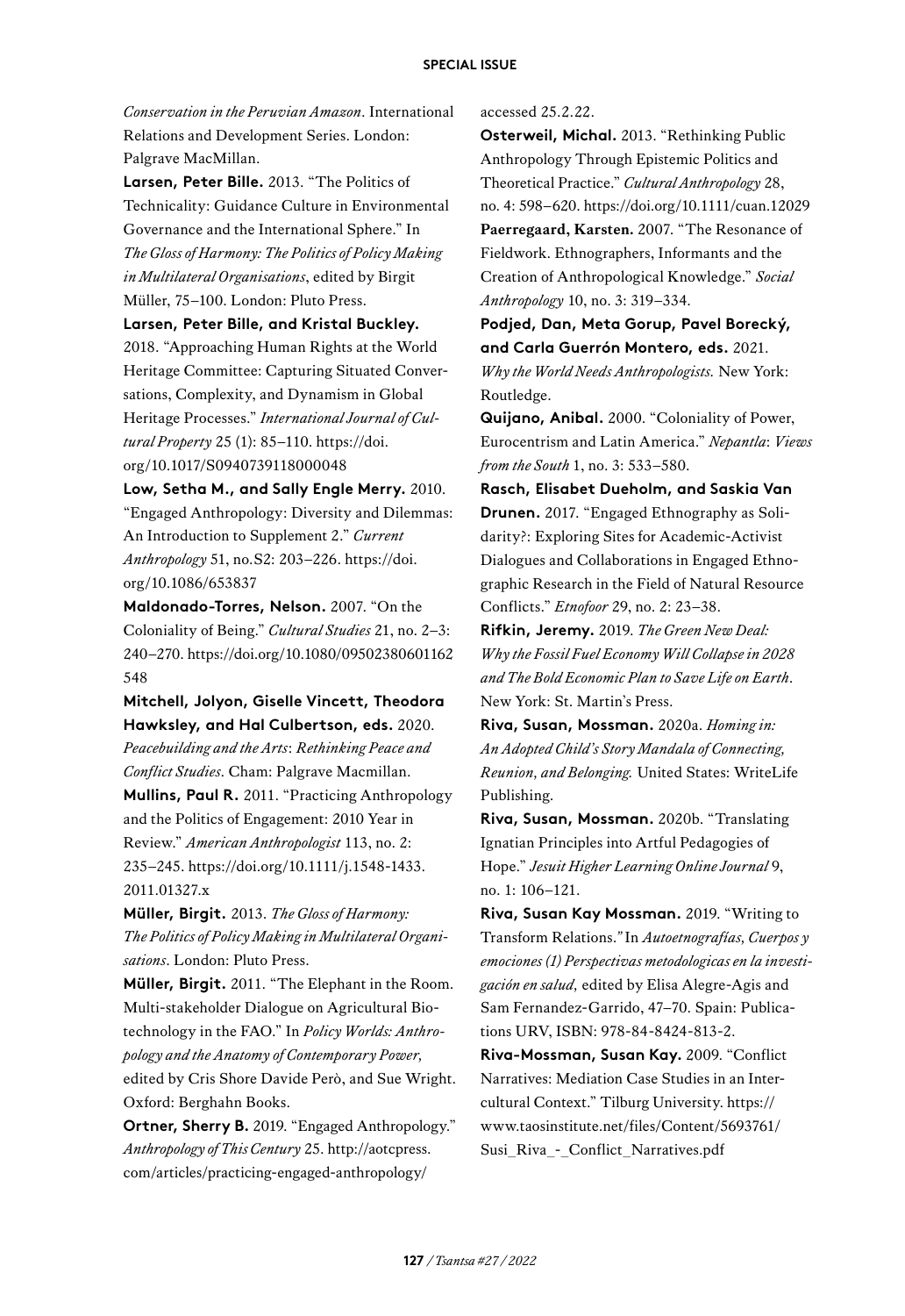**Scheper-Hughes, Nancy.** 1992. *Death without Weeping: The Violence of Everyday Life in Brazil.* Berkeley, CA: University of California Press. **Schulz, Yvan, Matthieu Bolay, and Ellen** 

**Hertz.** 2020. "Les limites de l'autoréglementation dans le secteur suisse de l'affinage d'or." *Penser la Suisse*. [http://penserlasuisse.ch/resources/Docs/](http://penserlasuisse.ch/resources/Docs/Schulz%2C%20Bolay%20et%20Hertz%20-%202020%20-%20Les%20limites%20de%20l%27autoréglementation%20dans%20le%20secteur%20de%20l%27or.pdf) [Schulz%2C%20Bolay%20et%20Hertz%20-%20](http://penserlasuisse.ch/resources/Docs/Schulz%2C%20Bolay%20et%20Hertz%20-%202020%20-%20Les%20limites%20de%20l%27autoréglementation%20dans%20le%20secteur%20de%20l%27or.pdf) [2020%20-%20Les%20limites%20de%20l%27au](http://penserlasuisse.ch/resources/Docs/Schulz%2C%20Bolay%20et%20Hertz%20-%202020%20-%20Les%20limites%20de%20l%27autoréglementation%20dans%20le%20secteur%20de%20l%27or.pdf)[tor%C3%A9glementation%20dans%20le%20](http://penserlasuisse.ch/resources/Docs/Schulz%2C%20Bolay%20et%20Hertz%20-%202020%20-%20Les%20limites%20de%20l%27autoréglementation%20dans%20le%20secteur%20de%20l%27or.pdf) [secteur%20de%20l%27or.pdf](http://penserlasuisse.ch/resources/Docs/Schulz%2C%20Bolay%20et%20Hertz%20-%202020%20-%20Les%20limites%20de%20l%27autoréglementation%20dans%20le%20secteur%20de%20l%27or.pdf)

**Sweet, Victoria.** 2006. *Rooted in the Earth, Rooted in the Sky: Hildegard of Bingen and Premodern Medicine.* Routledge, New York.

**Trouillot, Michel-Rolph.** 2002. «The Otherwise Modern, Caribbean Lessons from the Salvage Slot.» In *Critically Modern: Alternatives, Alterities, Anthropologies,* edited by Bruce M. Knauft, 220–237. Indiana: Indiana University Press.

**Trouillot, Michel-Rolph.** 1991. "Anthropology and the Savage Slot: The Poetics and Politics of Otherness." In *Recapturing Anthropology: Working in the Present*, edited by Richard G. Fox. pp. 17–44. Santa Fe: SAR Series.

**Trouillot, Michel-Rolph.** 2003. *Global Transformations, Anthropology of the Modern World*. London: Palgrave and Macmillan.

**Vogel, David.** 2005. *The Market for Virtue. The Potential and Limits of Corporate Social Responsibility.* Washington, DC: Brookings Institution Press. **Wenger, Etienne, Richard A. McDermott, and William Snyder.** 2002. *Cultivating Communities of Practice: A Guide to Managing Knowledge*. Boston, Mass: Harvard Business School Press. **Wenger, Etienne, Nancy White, and John D. Smith.** 2009. *Digital Habitats: Stewarding Technology for Communities*. Portland, OR: Cpsquare.

## **Authors**

**Mô Bleeker** studied Anthropology, Comparative Religion, and Social Communication MA, followed by Development Studies in Geneva. She works as a Special Envoy for the Swiss Department of Foreign Affairs, FDFA, where she acts as a mediator mainly about the issues of transitional justice and prevention of atrocities in peace processes and the implementation of peace agreements in different regions.

[Mblk@Protonmail.com](mailto:Mblk@Protonmail.com)

**Ellen Hertz** is a Professor of Anthropology at the Institut d'ethnologie, University of Neuchâtel. She has done research on Corporate Social Responsibility in China, Switzerland, and the United States.

*[ellen.hertz@unine.ch](mailto:ellen.hertz@unine.ch) University of Neuchâtel*

**Isabel Käser** gained her PhD at SOAS University of London and has previously worked in journalism and diplomacy, most recently leading the research project 'Art in Peace Mediation' for the Swiss Federal Department of Foreign Affairs. *[isabel.kaeser@anthro.unibe.ch](mailto:isabel.kaeser@anthro.unibe.ch) University of Bern*

**Peter Bille Larsen D** is Senior lecturer and researcher at the at the Universities of Zurich and Geneva as well as visiting fellow at the EPFL in Lausanne. His work addresses the governance intersection between environmental governance, heritage, and social equity issues.

*[peter.larsen@unige.ch](mailto:peter.larsen@unige.ch) Universities of Zurich and Geneva*

**Esther Leemann**  $\bullet$  is a Senior researcher and lecturer at the University of Zurich working on displacement, resettlement, post-disaster reconstruction, and rural livelihoods in Vietnam, Cambodia, and Nicaragua. Her current research concerns indigenous communities in Cambodia and the broader impacts of agrarian change. *[esther.leemann@uzh.ch](mailto:esther.leemann@uzh.ch) University of Zurich*

**Susan Mossman Riva <sup>®</sup>** teaches in the medical anthropology program in the Department of Cultural and Social Studies at Creighton University in Omaha, Nebraska, USA. Her research generates transformational processes in the context of mediation, needs assessment, pedagogy, and autoethnography.

*[susanmossmanriva@creighton.edu](mailto:susanmossmanriva@creighton.edu) Creighton University*